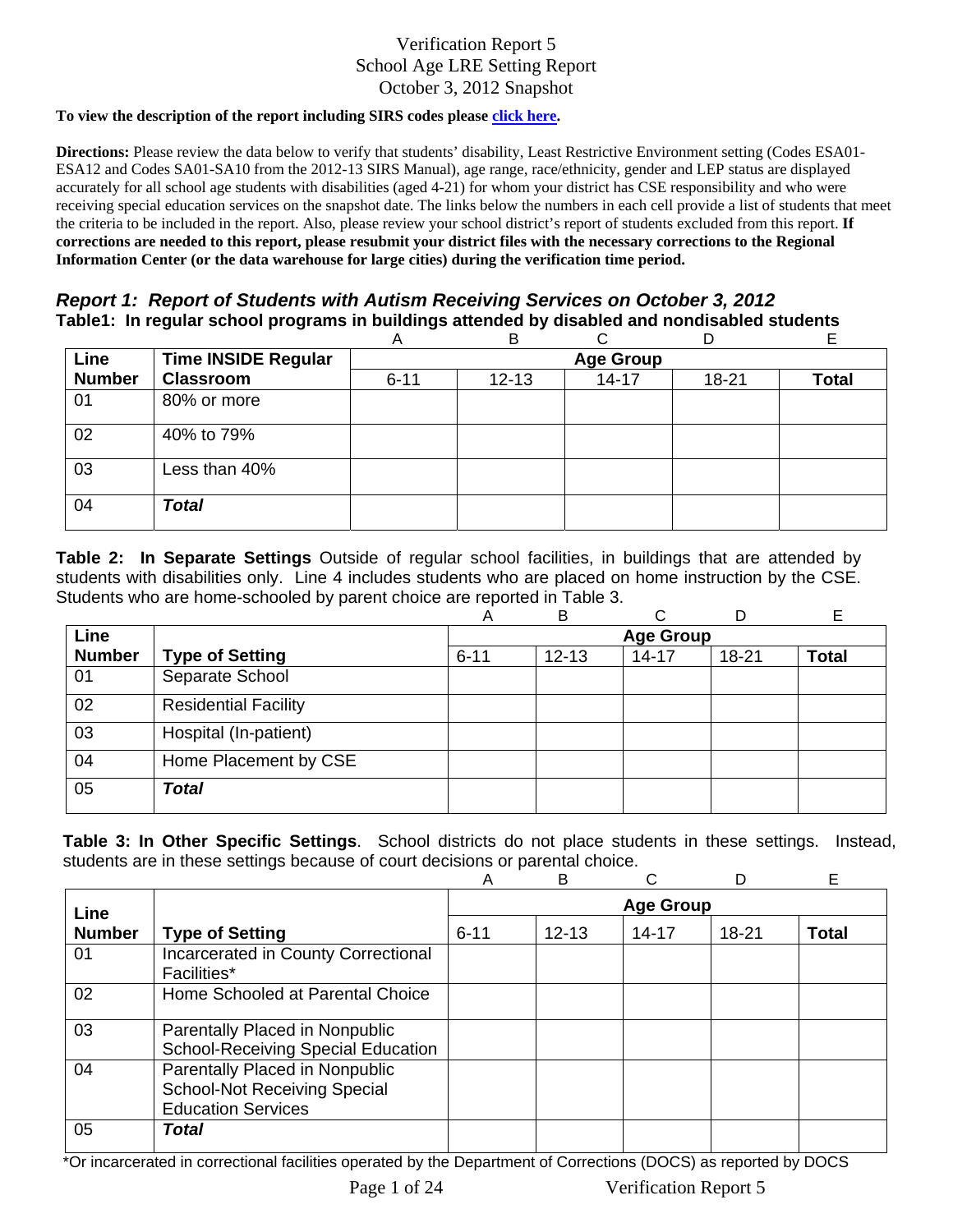# *Report 2: Report of Students with Emotional Disturbance Receiving Services on October 3, 2012*

### **Table1: In regular school programs in buildings attended by disabled and nondisabled students**

|               |                            | A        | B                |           | D         |       |  |  |  |  |
|---------------|----------------------------|----------|------------------|-----------|-----------|-------|--|--|--|--|
| Line          | <b>Time INSIDE Regular</b> |          | <b>Age Group</b> |           |           |       |  |  |  |  |
| <b>Number</b> | <b>Classroom</b>           | $6 - 11$ | $12 - 13$        | $14 - 17$ | $18 - 21$ | Total |  |  |  |  |
| 01            | 80% or more                |          |                  |           |           |       |  |  |  |  |
| 02            | 40% to 79%                 |          |                  |           |           |       |  |  |  |  |
| 03            | Less than 40%              |          |                  |           |           |       |  |  |  |  |
| 04            | <b>Total</b>               |          |                  |           |           |       |  |  |  |  |

**Table 2: In Separate Settings** Outside of regular school facilities, in buildings that are attended by students with disabilities only. Line 4 includes students who are placed on home instruction by the CSE. Students who are home-schooled by parent choice are reported in Table 3.

|               |                             | A        | B         | C                |       | Е            |
|---------------|-----------------------------|----------|-----------|------------------|-------|--------------|
| Line          |                             |          |           | <b>Age Group</b> |       |              |
| <b>Number</b> | <b>Type of Setting</b>      | $6 - 11$ | $12 - 13$ | $14 - 17$        | 18-21 | <b>Total</b> |
| 01            | Separate School             |          |           |                  |       |              |
| 02            | <b>Residential Facility</b> |          |           |                  |       |              |
| 03            | Hospital (In-patient)       |          |           |                  |       |              |
| 04            | Home Placement by CSE       |          |           |                  |       |              |
| 05            | <b>Total</b>                |          |           |                  |       |              |

**Table 3: In Other Specific Settings**. School districts do not place students in these settings. Instead, students are in these settings because of court decisions or parental choice.

|               |                                                                                                    | Α                | B         |           |       | Е            |  |
|---------------|----------------------------------------------------------------------------------------------------|------------------|-----------|-----------|-------|--------------|--|
| Line          |                                                                                                    | <b>Age Group</b> |           |           |       |              |  |
| <b>Number</b> | <b>Type of Setting</b>                                                                             | $6 - 11$         | $12 - 13$ | $14 - 17$ | 18-21 | <b>Total</b> |  |
| 01            | Incarcerated in County Correctional<br>Facilities*                                                 |                  |           |           |       |              |  |
| 02            | Home Schooled at Parental Choice                                                                   |                  |           |           |       |              |  |
| 03            | Parentally Placed in Nonpublic<br><b>School-Receiving Special Education</b>                        |                  |           |           |       |              |  |
| 04            | Parentally Placed in Nonpublic<br><b>School-Not Receiving Special</b><br><b>Education Services</b> |                  |           |           |       |              |  |
| 05            | Total                                                                                              |                  |           |           |       |              |  |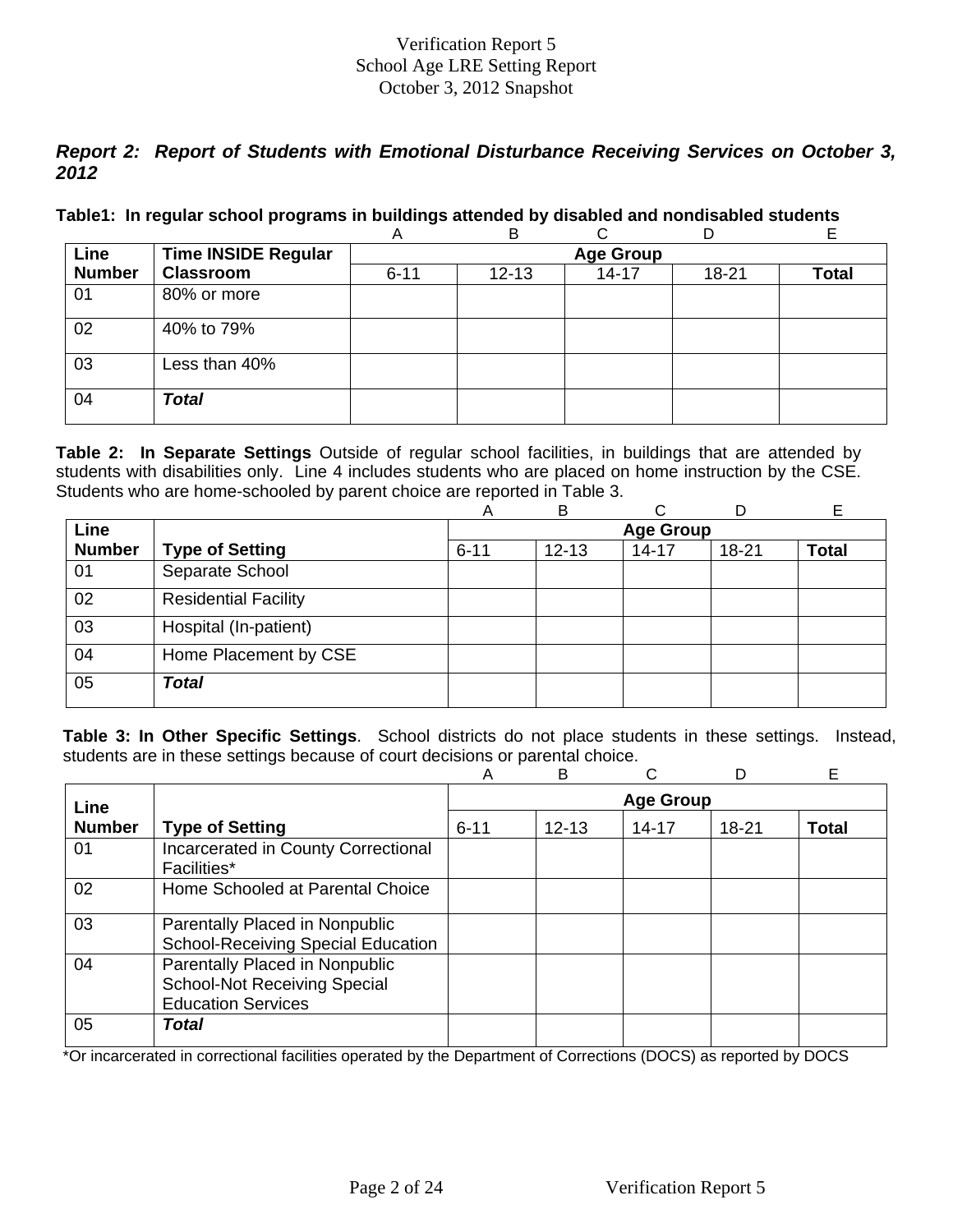# *Report 3: Report of Students with Learning Disabilities Receiving Services on October 5, 2011*

|  |  |  | Table1: In regular school programs in buildings attended by disabled and nondisabled students |  |
|--|--|--|-----------------------------------------------------------------------------------------------|--|
|  |  |  |                                                                                               |  |

|               |                            | A        | в                |           |       | E     |  |  |  |  |
|---------------|----------------------------|----------|------------------|-----------|-------|-------|--|--|--|--|
| Line          | <b>Time INSIDE Regular</b> |          | <b>Age Group</b> |           |       |       |  |  |  |  |
| <b>Number</b> | <b>Classroom</b>           | $6 - 11$ | $12 - 13$        | $14 - 17$ | 18-21 | Total |  |  |  |  |
| 01            | 80% or more                |          |                  |           |       |       |  |  |  |  |
| 02            | 40% to 79%                 |          |                  |           |       |       |  |  |  |  |
| 03            | Less than 40%              |          |                  |           |       |       |  |  |  |  |
| 04            | <b>Total</b>               |          |                  |           |       |       |  |  |  |  |

**Table 2: In Separate Settings** Outside of regular school facilities, in buildings that are attended by students with disabilities only. Line 4 includes students who are placed on home instruction by the CSE. Students who are home-schooled by parent choice are reported in Table 3.

|               |                             | А                | B         | ⌒         |       | E            |  |  |
|---------------|-----------------------------|------------------|-----------|-----------|-------|--------------|--|--|
| Line          |                             | <b>Age Group</b> |           |           |       |              |  |  |
| <b>Number</b> | <b>Type of Setting</b>      | $6 - 11$         | $12 - 13$ | $14 - 17$ | 18-21 | <b>Total</b> |  |  |
| 01            | Separate School             |                  |           |           |       |              |  |  |
| 02            | <b>Residential Facility</b> |                  |           |           |       |              |  |  |
| 03            | Hospital (In-patient)       |                  |           |           |       |              |  |  |
| 04            | Home Placement by CSE       |                  |           |           |       |              |  |  |
| 05            | <b>Total</b>                |                  |           |           |       |              |  |  |

**Table 3: In Other Specific Settings**. School districts do not place students in these settings. Instead, students are in these settings because of court decisions or parental choice.

|               |                                                                                                    | A                | B         | ⌒         |           | Е            |  |  |
|---------------|----------------------------------------------------------------------------------------------------|------------------|-----------|-----------|-----------|--------------|--|--|
| Line          |                                                                                                    | <b>Age Group</b> |           |           |           |              |  |  |
| <b>Number</b> | <b>Type of Setting</b>                                                                             | $6 - 11$         | $12 - 13$ | $14 - 17$ | $18 - 21$ | <b>Total</b> |  |  |
| 01            | Incarcerated in County Correctional<br>Facilities*                                                 |                  |           |           |           |              |  |  |
| 02            | Home Schooled at Parental Choice                                                                   |                  |           |           |           |              |  |  |
| 03            | Parentally Placed in Nonpublic<br><b>School-Receiving Special Education</b>                        |                  |           |           |           |              |  |  |
| 04            | Parentally Placed in Nonpublic<br><b>School-Not Receiving Special</b><br><b>Education Services</b> |                  |           |           |           |              |  |  |
| 05            | Total                                                                                              |                  |           |           |           |              |  |  |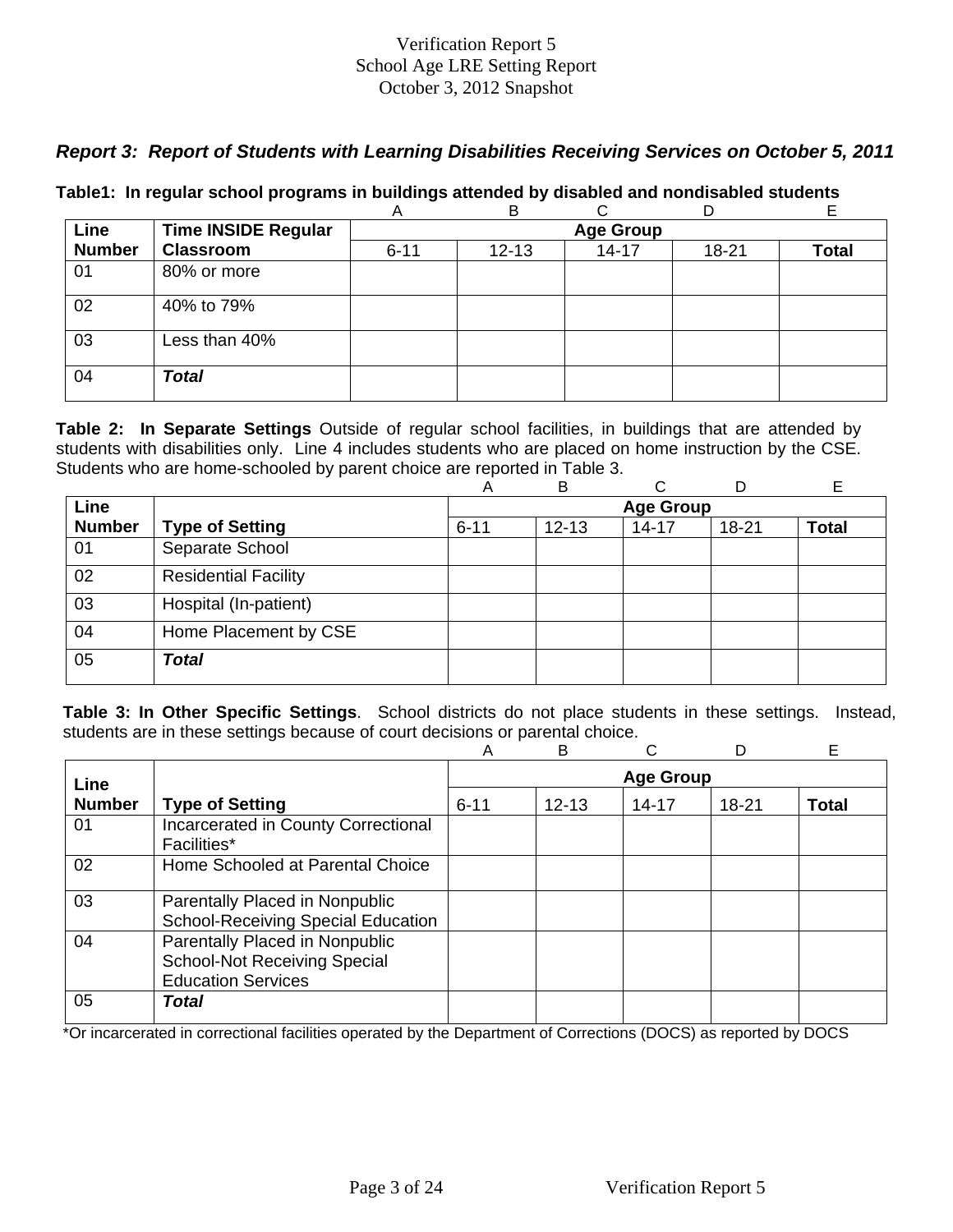# *Report 4: Report of Students with Intellectual Disability Receiving Services on October 3, 2012*

|  |  | Table1: In regular school programs in buildings attended by disabled and nondisabled students |
|--|--|-----------------------------------------------------------------------------------------------|
|  |  |                                                                                               |

|               |                            | A        | в                |           | D     | F            |  |  |  |  |
|---------------|----------------------------|----------|------------------|-----------|-------|--------------|--|--|--|--|
| Line          | <b>Time INSIDE Regular</b> |          | <b>Age Group</b> |           |       |              |  |  |  |  |
| <b>Number</b> | <b>Classroom</b>           | $6 - 11$ | $12 - 13$        | $14 - 17$ | 18-21 | <b>Total</b> |  |  |  |  |
| 01            | 80% or more                |          |                  |           |       |              |  |  |  |  |
| 02            | 40% to 79%                 |          |                  |           |       |              |  |  |  |  |
| 03            | Less than 40%              |          |                  |           |       |              |  |  |  |  |
| 04            | <b>Total</b>               |          |                  |           |       |              |  |  |  |  |

**Table 2: In Separate Settings** Outside of regular school facilities, in buildings that are attended by students with disabilities only. Line 4 includes students who are placed on home instruction by the CSE. Students who are home-schooled by parent choice are reported in Table 3.

|               |                             | A        | B         |                  |       |              |
|---------------|-----------------------------|----------|-----------|------------------|-------|--------------|
| Line          |                             |          |           | <b>Age Group</b> |       |              |
| <b>Number</b> | <b>Type of Setting</b>      | $6 - 11$ | $12 - 13$ | $14 - 17$        | 18-21 | <b>Total</b> |
| 01            | Separate School             |          |           |                  |       |              |
| 02            | <b>Residential Facility</b> |          |           |                  |       |              |
| 03            | Hospital (In-patient)       |          |           |                  |       |              |
| 04            | Home Placement by CSE       |          |           |                  |       |              |
| 05            | <b>Total</b>                |          |           |                  |       |              |

**Table 3: In Other Specific Settings**. School districts do not place students in these settings. Instead, students are in these settings because of court decisions or parental choice.

|               |                                                                                                    | Α                | B         |           |       | Е            |  |
|---------------|----------------------------------------------------------------------------------------------------|------------------|-----------|-----------|-------|--------------|--|
| Line          |                                                                                                    | <b>Age Group</b> |           |           |       |              |  |
| <b>Number</b> | <b>Type of Setting</b>                                                                             | $6 - 11$         | $12 - 13$ | $14 - 17$ | 18-21 | <b>Total</b> |  |
| 01            | Incarcerated in County Correctional<br>Facilities*                                                 |                  |           |           |       |              |  |
| 02            | Home Schooled at Parental Choice                                                                   |                  |           |           |       |              |  |
| 03            | Parentally Placed in Nonpublic<br><b>School-Receiving Special Education</b>                        |                  |           |           |       |              |  |
| 04            | Parentally Placed in Nonpublic<br><b>School-Not Receiving Special</b><br><b>Education Services</b> |                  |           |           |       |              |  |
| 05            | Total                                                                                              |                  |           |           |       |              |  |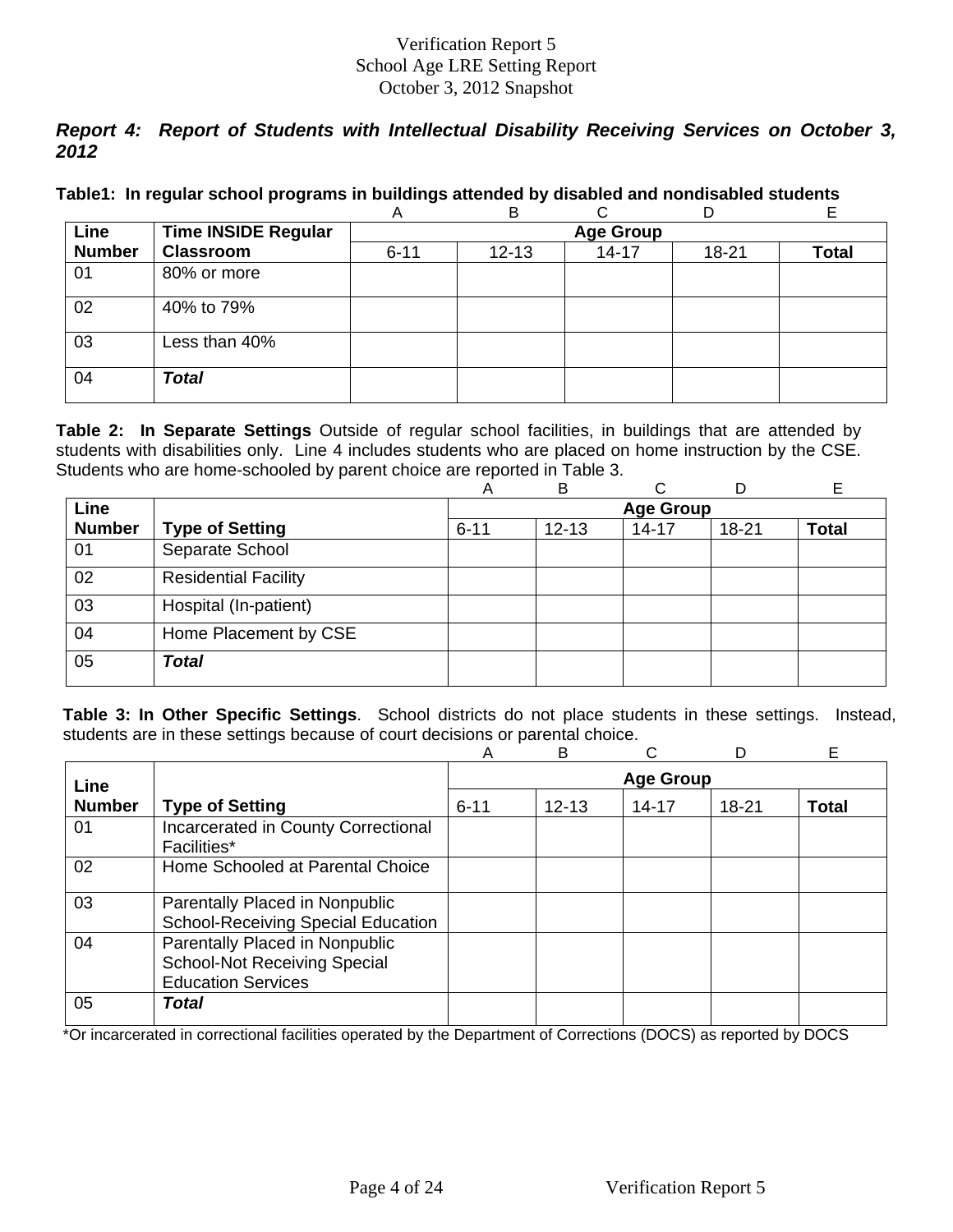# *Report 5: Report of Students with Deafness Receiving Services on October 3, 2012*

|               |                            | Α                | B         |           | D     | E            |  |  |  |
|---------------|----------------------------|------------------|-----------|-----------|-------|--------------|--|--|--|
| Line          | <b>Time INSIDE Regular</b> | <b>Age Group</b> |           |           |       |              |  |  |  |
| <b>Number</b> | <b>Classroom</b>           | $6 - 11$         | $12 - 13$ | $14 - 17$ | 18-21 | <b>Total</b> |  |  |  |
| 01            | 80% or more                |                  |           |           |       |              |  |  |  |
| 02            | 40% to 79%                 |                  |           |           |       |              |  |  |  |
| 03            | Less than 40%              |                  |           |           |       |              |  |  |  |
| 04            | <b>Total</b>               |                  |           |           |       |              |  |  |  |

## **Table1: In regular school programs in buildings attended by disabled and nondisabled students**

**Table 2: In Separate Settings** Outside of regular school facilities, in buildings that are attended by students with disabilities only. Line 4 includes students who are placed on home instruction by the CSE. Students who are home-schooled by parent choice are reported in Table 3.

|               |                             | Α        | в         | C                |           |              |
|---------------|-----------------------------|----------|-----------|------------------|-----------|--------------|
| Line          |                             |          |           | <b>Age Group</b> |           |              |
| <b>Number</b> | <b>Type of Setting</b>      | $6 - 11$ | $12 - 13$ | $14 - 17$        | $18 - 21$ | <b>Total</b> |
| 01            | Separate School             |          |           |                  |           |              |
| 02            | <b>Residential Facility</b> |          |           |                  |           |              |
| 03            | Hospital (In-patient)       |          |           |                  |           |              |
| 04            | Home Placement by CSE       |          |           |                  |           |              |
| 05            | Total                       |          |           |                  |           |              |

**Table 3: In Other Specific Settings**. School districts do not place students in these settings. Instead, students are in these settings because of court decisions or parental choice.

|               |                                                                                                    | A                | в         |           |       | E     |  |
|---------------|----------------------------------------------------------------------------------------------------|------------------|-----------|-----------|-------|-------|--|
| Line          |                                                                                                    | <b>Age Group</b> |           |           |       |       |  |
| <b>Number</b> | <b>Type of Setting</b>                                                                             | $6 - 11$         | $12 - 13$ | $14 - 17$ | 18-21 | Total |  |
| 01            | Incarcerated in County Correctional<br><b>Facilities*</b>                                          |                  |           |           |       |       |  |
| 02            | Home Schooled at Parental Choice                                                                   |                  |           |           |       |       |  |
| 03            | Parentally Placed in Nonpublic<br><b>School-Receiving Special Education</b>                        |                  |           |           |       |       |  |
| 04            | Parentally Placed in Nonpublic<br><b>School-Not Receiving Special</b><br><b>Education Services</b> |                  |           |           |       |       |  |
| 05            | Total                                                                                              |                  |           |           |       |       |  |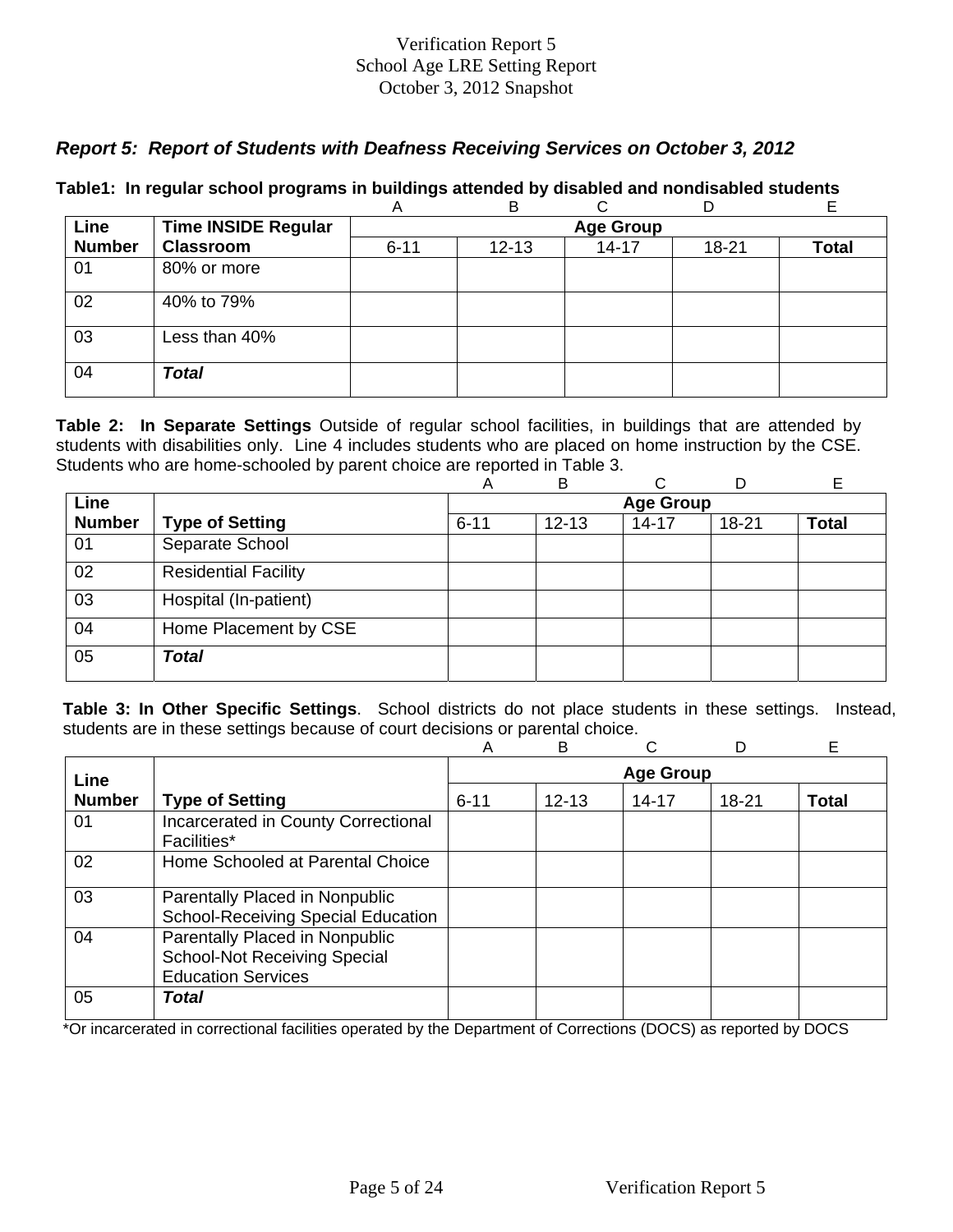# *Report 6: Report of Students with Hearing Impairments Receiving Services on October 3, 2012*

|  |  |  | Table1: In regular school programs in buildings attended by disabled and nondisabled students |
|--|--|--|-----------------------------------------------------------------------------------------------|
|  |  |  |                                                                                               |

|               |                            | A        | B                |           |       |       |  |  |  |  |
|---------------|----------------------------|----------|------------------|-----------|-------|-------|--|--|--|--|
| Line          | <b>Time INSIDE Regular</b> |          | <b>Age Group</b> |           |       |       |  |  |  |  |
| <b>Number</b> | <b>Classroom</b>           | $6 - 11$ | $12 - 13$        | $14 - 17$ | 18-21 | Total |  |  |  |  |
| 01            | 80% or more                |          |                  |           |       |       |  |  |  |  |
| 02            | 40% to 79%                 |          |                  |           |       |       |  |  |  |  |
| 03            | Less than 40%              |          |                  |           |       |       |  |  |  |  |
| 04            | <b>Total</b>               |          |                  |           |       |       |  |  |  |  |

**Table 2: In Separate Settings** Outside of regular school facilities, in buildings that are attended by students with disabilities only. Line 4 includes students who are placed on home instruction by the CSE. Students who are home-schooled by parent choice are reported in Table 3.

|               |                             | Α        | в         | C                |           |              |
|---------------|-----------------------------|----------|-----------|------------------|-----------|--------------|
| Line          |                             |          |           | <b>Age Group</b> |           |              |
| <b>Number</b> | <b>Type of Setting</b>      | $6 - 11$ | $12 - 13$ | $14 - 17$        | $18 - 21$ | <b>Total</b> |
| 01            | Separate School             |          |           |                  |           |              |
| 02            | <b>Residential Facility</b> |          |           |                  |           |              |
| 03            | Hospital (In-patient)       |          |           |                  |           |              |
| 04            | Home Placement by CSE       |          |           |                  |           |              |
| 05            | Total                       |          |           |                  |           |              |

**Table 3: In Other Specific Settings**. School districts do not place students in these settings. Instead, students are in these settings because of court decisions or parental choice.

|               |                                                                                                    | A                | B         |           | D         | Е            |  |
|---------------|----------------------------------------------------------------------------------------------------|------------------|-----------|-----------|-----------|--------------|--|
| Line          |                                                                                                    | <b>Age Group</b> |           |           |           |              |  |
| <b>Number</b> | <b>Type of Setting</b>                                                                             | $6 - 11$         | $12 - 13$ | $14 - 17$ | $18 - 21$ | <b>Total</b> |  |
| 01            | Incarcerated in County Correctional<br><b>Facilities*</b>                                          |                  |           |           |           |              |  |
| 02            | Home Schooled at Parental Choice                                                                   |                  |           |           |           |              |  |
| 03            | Parentally Placed in Nonpublic<br><b>School-Receiving Special Education</b>                        |                  |           |           |           |              |  |
| 04            | Parentally Placed in Nonpublic<br><b>School-Not Receiving Special</b><br><b>Education Services</b> |                  |           |           |           |              |  |
| 05            | Total                                                                                              |                  |           |           |           |              |  |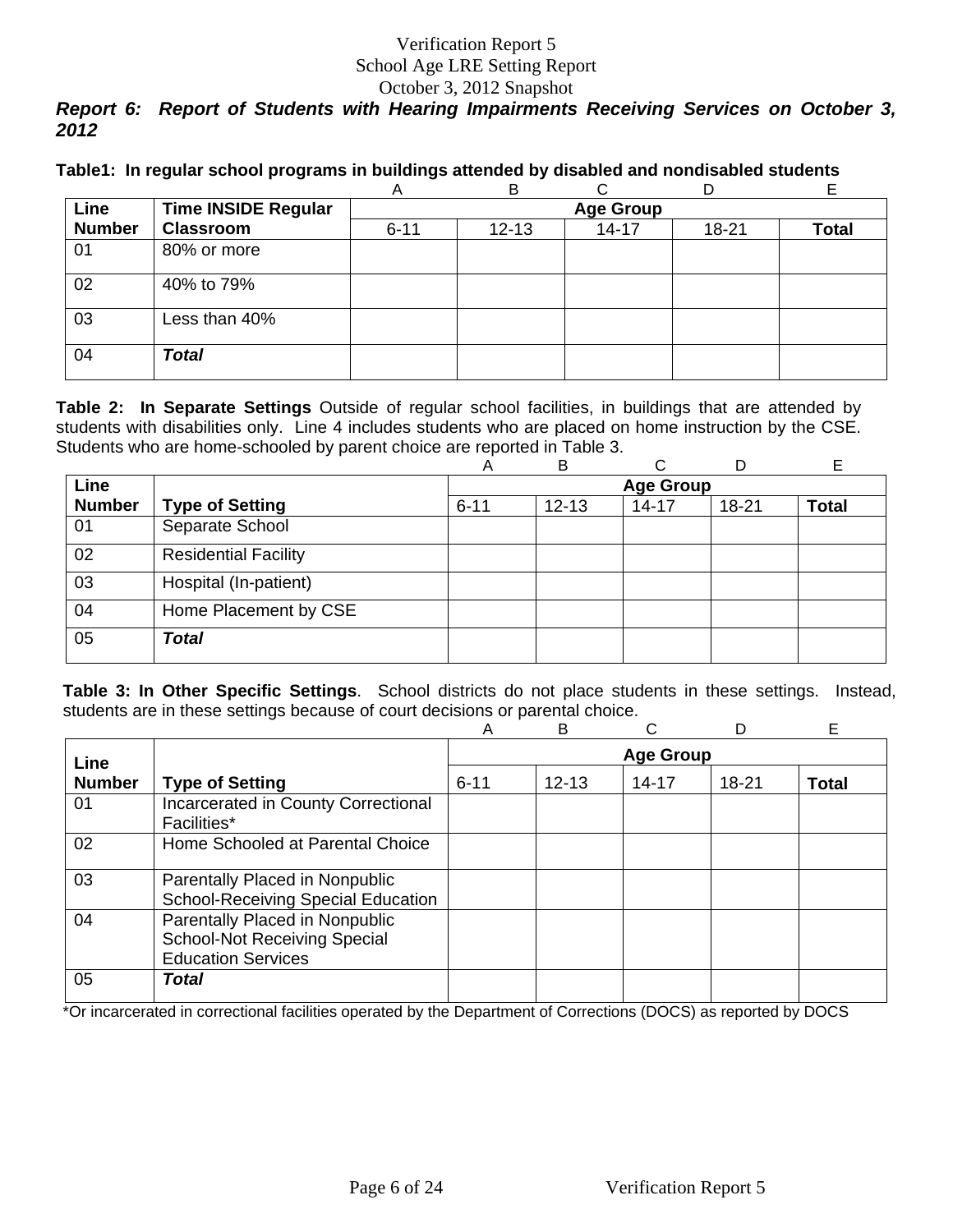# *Report 7: Report of Students with Speech or Language Receiving Services on October 3, 2012*

|               |                            | A        | B                |           | D         |              |  |  |  |
|---------------|----------------------------|----------|------------------|-----------|-----------|--------------|--|--|--|
| Line          | <b>Time INSIDE Regular</b> |          | <b>Age Group</b> |           |           |              |  |  |  |
| <b>Number</b> | <b>Classroom</b>           | $6 - 11$ | $12 - 13$        | $14 - 17$ | $18 - 21$ | <b>Total</b> |  |  |  |
| 01            | 80% or more                |          |                  |           |           |              |  |  |  |
| 02            | 40% to 79%                 |          |                  |           |           |              |  |  |  |
| 03            | Less than 40%              |          |                  |           |           |              |  |  |  |
| 04            | <b>Total</b>               |          |                  |           |           |              |  |  |  |

**Table1: In regular school programs in buildings attended by disabled and nondisabled students** 

**Table 2: In Separate Settings** Outside of regular school facilities, in buildings that are attended by students with disabilities only. Line 4 includes students who are placed on home instruction by the CSE. Students who are home-schooled by parent choice are reported in Table 3.

|               |                             | A        | В         | C                | D         |              |
|---------------|-----------------------------|----------|-----------|------------------|-----------|--------------|
| <b>Line</b>   |                             |          |           | <b>Age Group</b> |           |              |
| <b>Number</b> | <b>Type of Setting</b>      | $6 - 11$ | $12 - 13$ | $14 - 17$        | $18 - 21$ | <b>Total</b> |
| 01            | Separate School             |          |           |                  |           |              |
| 02            | <b>Residential Facility</b> |          |           |                  |           |              |
| 03            | Hospital (In-patient)       |          |           |                  |           |              |
| 04            | Home Placement by CSE       |          |           |                  |           |              |
| 05            | <b>Total</b>                |          |           |                  |           |              |

**Table 3: In Other Specific Settings**. School districts do not place students in these settings. Instead, students are in these settings because of court decisions or parental choice.

|               |                                                                                                    | Α                | в         |           |       | E            |  |  |
|---------------|----------------------------------------------------------------------------------------------------|------------------|-----------|-----------|-------|--------------|--|--|
| Line          |                                                                                                    | <b>Age Group</b> |           |           |       |              |  |  |
| <b>Number</b> | <b>Type of Setting</b>                                                                             | $6 - 11$         | $12 - 13$ | $14 - 17$ | 18-21 | <b>Total</b> |  |  |
| 01            | Incarcerated in County Correctional<br><b>Facilities*</b>                                          |                  |           |           |       |              |  |  |
| 02            | Home Schooled at Parental Choice                                                                   |                  |           |           |       |              |  |  |
| 03            | Parentally Placed in Nonpublic<br><b>School-Receiving Special Education</b>                        |                  |           |           |       |              |  |  |
| 04            | Parentally Placed in Nonpublic<br><b>School-Not Receiving Special</b><br><b>Education Services</b> |                  |           |           |       |              |  |  |
| 05            | Total                                                                                              |                  |           |           |       |              |  |  |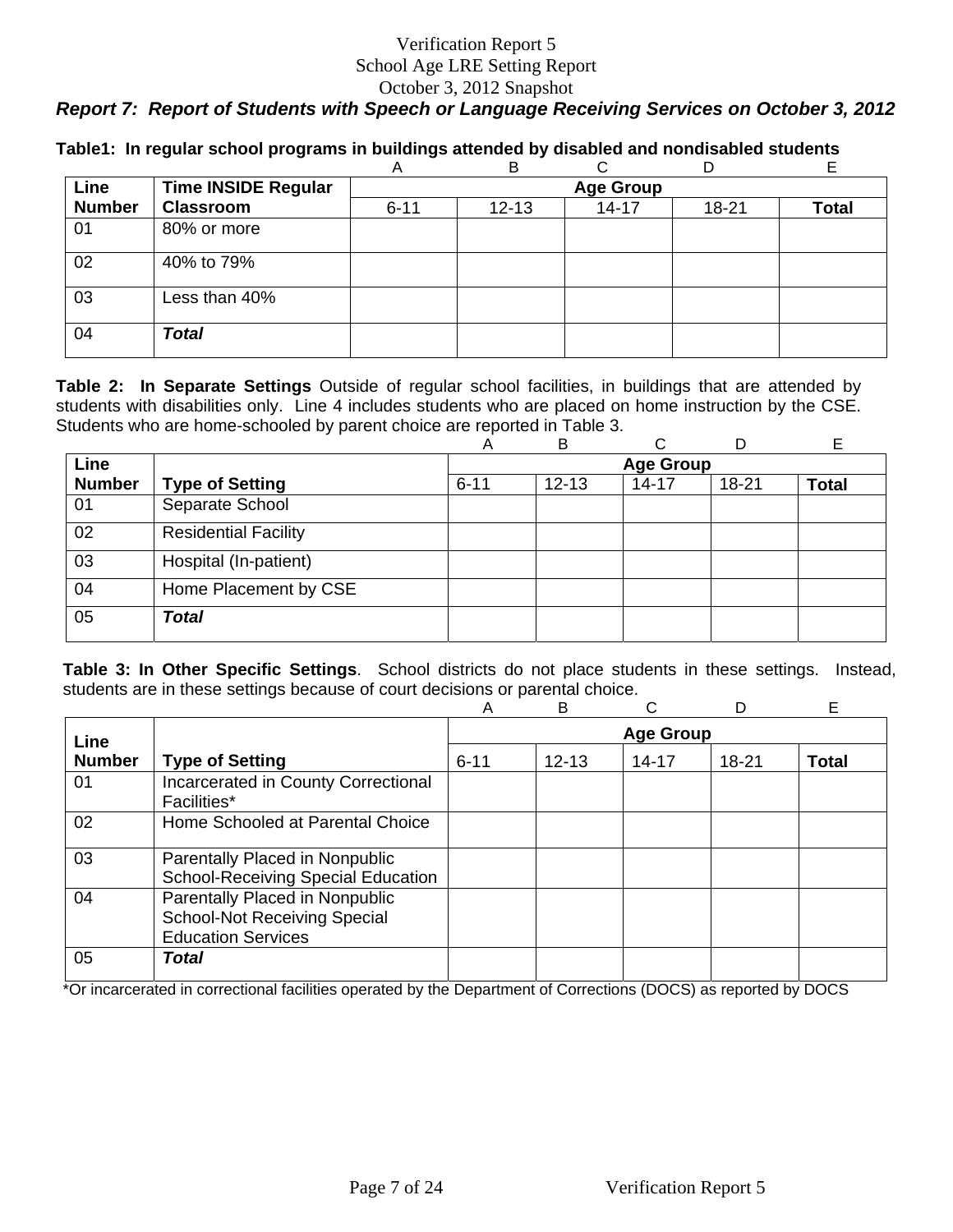# *Report 8: Report of Students with Visual Impairments (including Blindness) Receiving Services on October 3, 2012*

|  |  |  |  |  |  | Table1: In regular school programs in buildings attended by disabled and nondisabled students |
|--|--|--|--|--|--|-----------------------------------------------------------------------------------------------|
|--|--|--|--|--|--|-----------------------------------------------------------------------------------------------|

|               |                            | A        | B                |           | D     |       |  |  |  |  |
|---------------|----------------------------|----------|------------------|-----------|-------|-------|--|--|--|--|
| Line          | <b>Time INSIDE Regular</b> |          | <b>Age Group</b> |           |       |       |  |  |  |  |
| <b>Number</b> | <b>Classroom</b>           | $6 - 11$ | $12 - 13$        | $14 - 17$ | 18-21 | Total |  |  |  |  |
| 01            | 80% or more                |          |                  |           |       |       |  |  |  |  |
| 02            | 40% to 79%                 |          |                  |           |       |       |  |  |  |  |
| 03            | Less than 40%              |          |                  |           |       |       |  |  |  |  |
| 04            | <b>Total</b>               |          |                  |           |       |       |  |  |  |  |

**Table 2: In Separate Settings** Outside of regular school facilities, in buildings that are attended by students with disabilities only. Line 4 includes students who are placed on home instruction by the CSE. Students who are home-schooled by parent choice are reported in Table 3.

|               |                             | Α        | в         | C                |           |              |
|---------------|-----------------------------|----------|-----------|------------------|-----------|--------------|
| Line          |                             |          |           | <b>Age Group</b> |           |              |
| <b>Number</b> | <b>Type of Setting</b>      | $6 - 11$ | $12 - 13$ | $14 - 17$        | $18 - 21$ | <b>Total</b> |
| 01            | Separate School             |          |           |                  |           |              |
| 02            | <b>Residential Facility</b> |          |           |                  |           |              |
| 03            | Hospital (In-patient)       |          |           |                  |           |              |
| 04            | Home Placement by CSE       |          |           |                  |           |              |
| 05            | <b>Total</b>                |          |           |                  |           |              |

**Table 3: In Other Specific Settings**. School districts do not place students in these settings. Instead, students are in these settings because of court decisions or parental choice.

|               |                                                                                                    | А                | B         |           | D         | E            |  |
|---------------|----------------------------------------------------------------------------------------------------|------------------|-----------|-----------|-----------|--------------|--|
| Line          |                                                                                                    | <b>Age Group</b> |           |           |           |              |  |
| <b>Number</b> | <b>Type of Setting</b>                                                                             | $6 - 11$         | $12 - 13$ | $14 - 17$ | $18 - 21$ | <b>Total</b> |  |
| 01            | Incarcerated in County Correctional<br>Facilities*                                                 |                  |           |           |           |              |  |
| 02            | Home Schooled at Parental Choice                                                                   |                  |           |           |           |              |  |
| 03            | Parentally Placed in Nonpublic<br><b>School-Receiving Special Education</b>                        |                  |           |           |           |              |  |
| 04            | Parentally Placed in Nonpublic<br><b>School-Not Receiving Special</b><br><b>Education Services</b> |                  |           |           |           |              |  |
| 05            | Total                                                                                              |                  |           |           |           |              |  |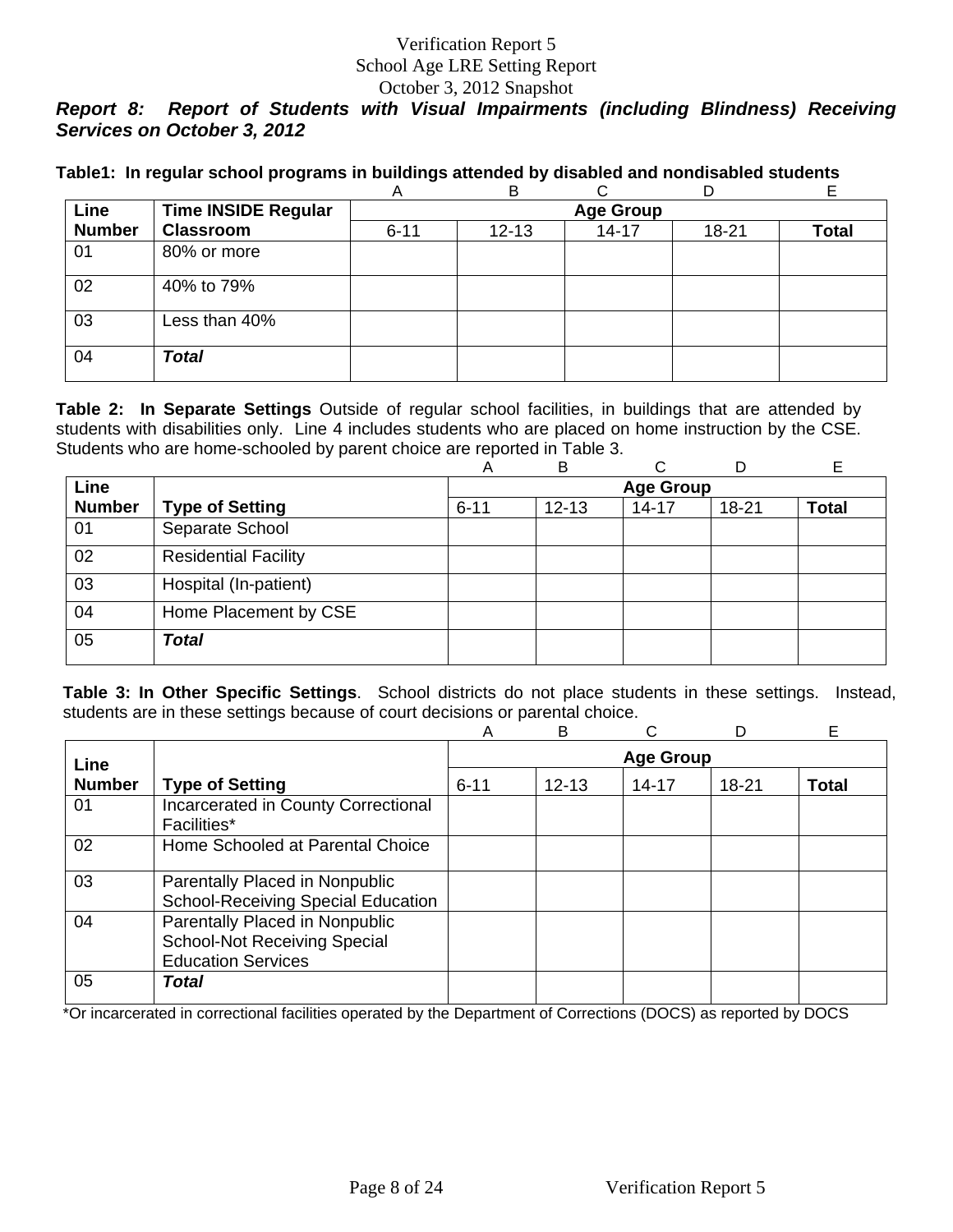# Verification Report 5 School Age LRE Setting Report

October 3, 2012 Snapshot

# *Report 9: Report of Students with Orthopedic Impairments Receiving Services on October 3, 2012*

|  |  |  |  |  |  | Table1: In regular school programs in buildings attended by disabled and nondisabled students |
|--|--|--|--|--|--|-----------------------------------------------------------------------------------------------|
|--|--|--|--|--|--|-----------------------------------------------------------------------------------------------|

|               |                            | A                | в         |           |       | E     |  |  |  |
|---------------|----------------------------|------------------|-----------|-----------|-------|-------|--|--|--|
| Line          | <b>Time INSIDE Regular</b> | <b>Age Group</b> |           |           |       |       |  |  |  |
| <b>Number</b> | <b>Classroom</b>           | $6 - 11$         | $12 - 13$ | $14 - 17$ | 18-21 | Total |  |  |  |
| 01            | 80% or more                |                  |           |           |       |       |  |  |  |
| 02            | 40% to 79%                 |                  |           |           |       |       |  |  |  |
| 03            | Less than 40%              |                  |           |           |       |       |  |  |  |
| 04            | <b>Total</b>               |                  |           |           |       |       |  |  |  |

**Table 2: In Separate Settings** Outside of regular school facilities, in buildings that are attended by students with disabilities only. Line 4 includes students who are placed on home instruction by the CSE. Students who are home-schooled by parent choice are reported in Table 3.

|               |                             | Α        | B         | ⌒                |           |              |
|---------------|-----------------------------|----------|-----------|------------------|-----------|--------------|
| Line          |                             |          |           | <b>Age Group</b> |           |              |
| <b>Number</b> | <b>Type of Setting</b>      | $6 - 11$ | $12 - 13$ | $14 - 17$        | $18 - 21$ | <b>Total</b> |
| 01            | Separate School             |          |           |                  |           |              |
| 02            | <b>Residential Facility</b> |          |           |                  |           |              |
| 03            | Hospital (In-patient)       |          |           |                  |           |              |
| 04            | Home Placement by CSE       |          |           |                  |           |              |
| 05            | <b>Total</b>                |          |           |                  |           |              |

**Table 3: In Other Specific Settings**. School districts do not place students in these settings. Instead, students are in these settings because of court decisions or parental choice.

|               |                                                                                                    | A                | B         | ◠     |           | Е            |  |  |
|---------------|----------------------------------------------------------------------------------------------------|------------------|-----------|-------|-----------|--------------|--|--|
| Line          |                                                                                                    | <b>Age Group</b> |           |       |           |              |  |  |
| <b>Number</b> | <b>Type of Setting</b>                                                                             | $6 - 11$         | $12 - 13$ | 14-17 | $18 - 21$ | <b>Total</b> |  |  |
| 01            | Incarcerated in County Correctional<br>Facilities*                                                 |                  |           |       |           |              |  |  |
| 02            | Home Schooled at Parental Choice                                                                   |                  |           |       |           |              |  |  |
| 03            | Parentally Placed in Nonpublic<br><b>School-Receiving Special Education</b>                        |                  |           |       |           |              |  |  |
| 04            | Parentally Placed in Nonpublic<br><b>School-Not Receiving Special</b><br><b>Education Services</b> |                  |           |       |           |              |  |  |
| 05            | Total                                                                                              |                  |           |       |           |              |  |  |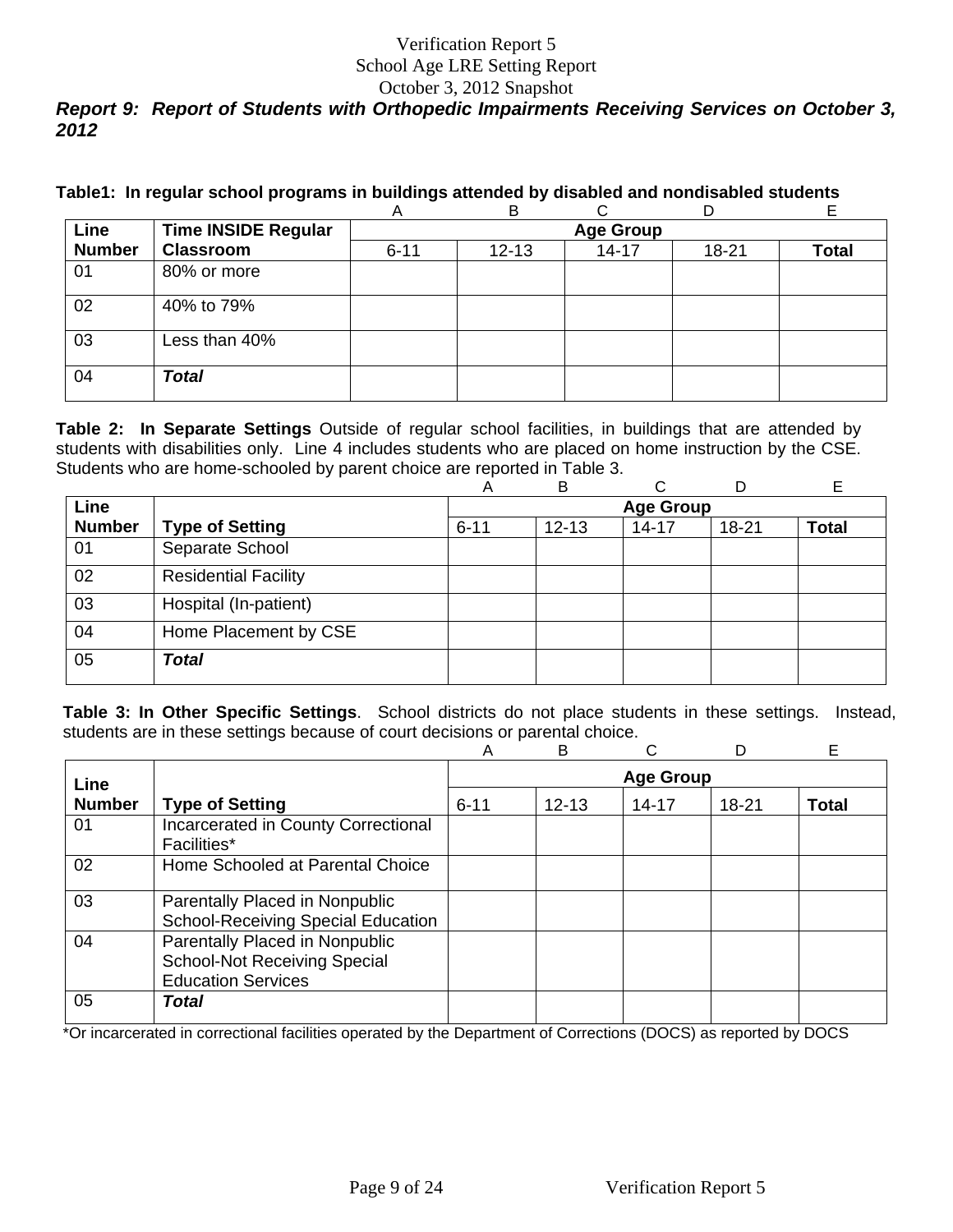# Verification Report 5 School Age LRE Setting Report

### October 3, 2012 Snapshot *Report 10: Report of Students with Other Health Impairments Receiving Services on October 3, 2012*

|  |  |  | Table1: In regular school programs in buildings attended by disabled and nondisabled students |
|--|--|--|-----------------------------------------------------------------------------------------------|
|  |  |  |                                                                                               |

|               |                            | A        | B                |           | D     |       |  |  |  |  |
|---------------|----------------------------|----------|------------------|-----------|-------|-------|--|--|--|--|
| Line          | <b>Time INSIDE Regular</b> |          | <b>Age Group</b> |           |       |       |  |  |  |  |
| <b>Number</b> | <b>Classroom</b>           | $6 - 11$ | $12 - 13$        | $14 - 17$ | 18-21 | Total |  |  |  |  |
| 01            | 80% or more                |          |                  |           |       |       |  |  |  |  |
| 02            | 40% to 79%                 |          |                  |           |       |       |  |  |  |  |
| 03            | Less than 40%              |          |                  |           |       |       |  |  |  |  |
| 04            | <b>Total</b>               |          |                  |           |       |       |  |  |  |  |

**Table 2: In Separate Settings** Outside of regular school facilities, in buildings that are attended by students with disabilities only. Line 4 includes students who are placed on home instruction by the CSE. Students who are home-schooled by parent choice are reported in Table 3.

|               |                             | Α                | B         | C         |           |              |  |
|---------------|-----------------------------|------------------|-----------|-----------|-----------|--------------|--|
| Line          |                             | <b>Age Group</b> |           |           |           |              |  |
| <b>Number</b> | <b>Type of Setting</b>      | $6 - 11$         | $12 - 13$ | $14 - 17$ | $18 - 21$ | <b>Total</b> |  |
| 01            | Separate School             |                  |           |           |           |              |  |
| 02            | <b>Residential Facility</b> |                  |           |           |           |              |  |
| 03            | Hospital (In-patient)       |                  |           |           |           |              |  |
| 04            | Home Placement by CSE       |                  |           |           |           |              |  |
| 05            | <b>Total</b>                |                  |           |           |           |              |  |

**Table 3: In Other Specific Settings**. School districts do not place students in these settings. Instead, students are in these settings because of court decisions or parental choice.

|               |                                                                                                    | А                | B         |           | D         | E            |  |
|---------------|----------------------------------------------------------------------------------------------------|------------------|-----------|-----------|-----------|--------------|--|
| Line          |                                                                                                    | <b>Age Group</b> |           |           |           |              |  |
| <b>Number</b> | <b>Type of Setting</b>                                                                             | $6 - 11$         | $12 - 13$ | $14 - 17$ | $18 - 21$ | <b>Total</b> |  |
| 01            | Incarcerated in County Correctional<br>Facilities*                                                 |                  |           |           |           |              |  |
| 02            | Home Schooled at Parental Choice                                                                   |                  |           |           |           |              |  |
| 03            | Parentally Placed in Nonpublic<br><b>School-Receiving Special Education</b>                        |                  |           |           |           |              |  |
| 04            | Parentally Placed in Nonpublic<br><b>School-Not Receiving Special</b><br><b>Education Services</b> |                  |           |           |           |              |  |
| 05            | Total                                                                                              |                  |           |           |           |              |  |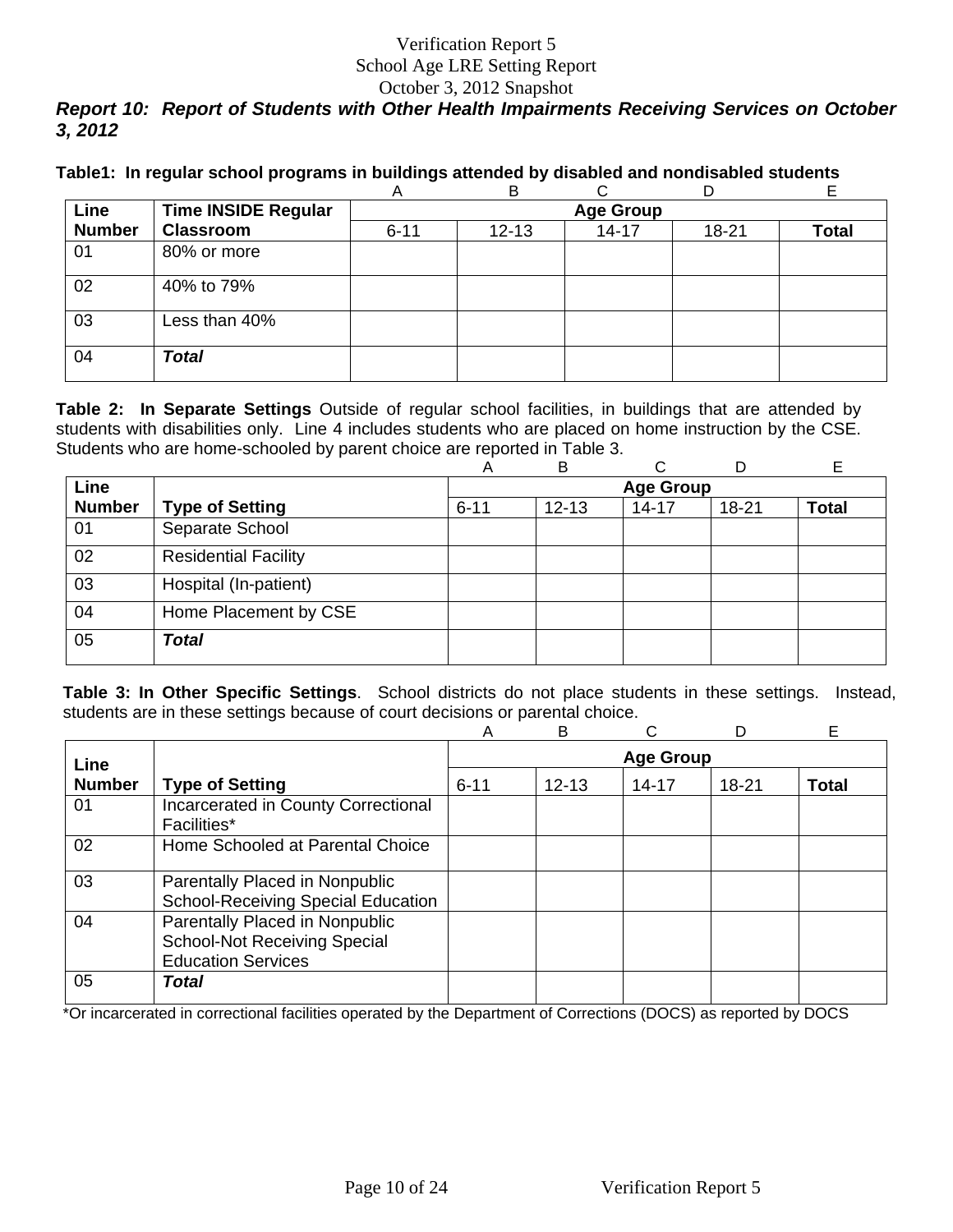# Verification Report 5 School Age LRE Setting Report

#### October 3, 2012 Snapshot

# *Report 11: Report of Students with Multiple Disabilities Receiving Services on October 3, 2012*

|  |  | Table1: In regular school programs in buildings attended by disabled and nondisabled students |
|--|--|-----------------------------------------------------------------------------------------------|
|  |  |                                                                                               |

|               |                            | A        | B         |                  |       |       |
|---------------|----------------------------|----------|-----------|------------------|-------|-------|
| Line          | <b>Time INSIDE Regular</b> |          |           | <b>Age Group</b> |       |       |
| <b>Number</b> | <b>Classroom</b>           | $6 - 11$ | $12 - 13$ | $14 - 17$        | 18-21 | Total |
| 01            | 80% or more                |          |           |                  |       |       |
| 02            | 40% to 79%                 |          |           |                  |       |       |
| 03            | Less than 40%              |          |           |                  |       |       |
| 04            | <b>Total</b>               |          |           |                  |       |       |

**Table 2: In Separate Settings** Outside of regular school facilities, in buildings that are attended by students with disabilities only. Line 4 includes students who are placed on home instruction by the CSE. Students who are home-schooled by parent choice are reported in Table 3.

|               |                             | Α                | B         | C         |           |              |  |  |  |  |  |  |
|---------------|-----------------------------|------------------|-----------|-----------|-----------|--------------|--|--|--|--|--|--|
| Line          |                             | <b>Age Group</b> |           |           |           |              |  |  |  |  |  |  |
| <b>Number</b> | <b>Type of Setting</b>      | $6 - 11$         | $12 - 13$ | $14 - 17$ | $18 - 21$ | <b>Total</b> |  |  |  |  |  |  |
| 01            | Separate School             |                  |           |           |           |              |  |  |  |  |  |  |
| 02            | <b>Residential Facility</b> |                  |           |           |           |              |  |  |  |  |  |  |
| 03            | Hospital (In-patient)       |                  |           |           |           |              |  |  |  |  |  |  |
| 04            | Home Placement by CSE       |                  |           |           |           |              |  |  |  |  |  |  |
| 05            | <b>Total</b>                |                  |           |           |           |              |  |  |  |  |  |  |

**Table 3: In Other Specific Settings**. School districts do not place students in these settings. Instead, students are in these settings because of court decisions or parental choice.

|               |                                                                                                    | A        | B         |                  | D     | Е            |
|---------------|----------------------------------------------------------------------------------------------------|----------|-----------|------------------|-------|--------------|
| Line          |                                                                                                    |          |           | <b>Age Group</b> |       |              |
| <b>Number</b> | <b>Type of Setting</b>                                                                             | $6 - 11$ | $12 - 13$ | $14 - 17$        | 18-21 | <b>Total</b> |
| 01            | Incarcerated in County Correctional<br><b>Facilities*</b>                                          |          |           |                  |       |              |
| 02            | Home Schooled at Parental Choice                                                                   |          |           |                  |       |              |
| 03            | Parentally Placed in Nonpublic<br><b>School-Receiving Special Education</b>                        |          |           |                  |       |              |
| 04            | Parentally Placed in Nonpublic<br><b>School-Not Receiving Special</b><br><b>Education Services</b> |          |           |                  |       |              |
| 05            | Total                                                                                              |          |           |                  |       |              |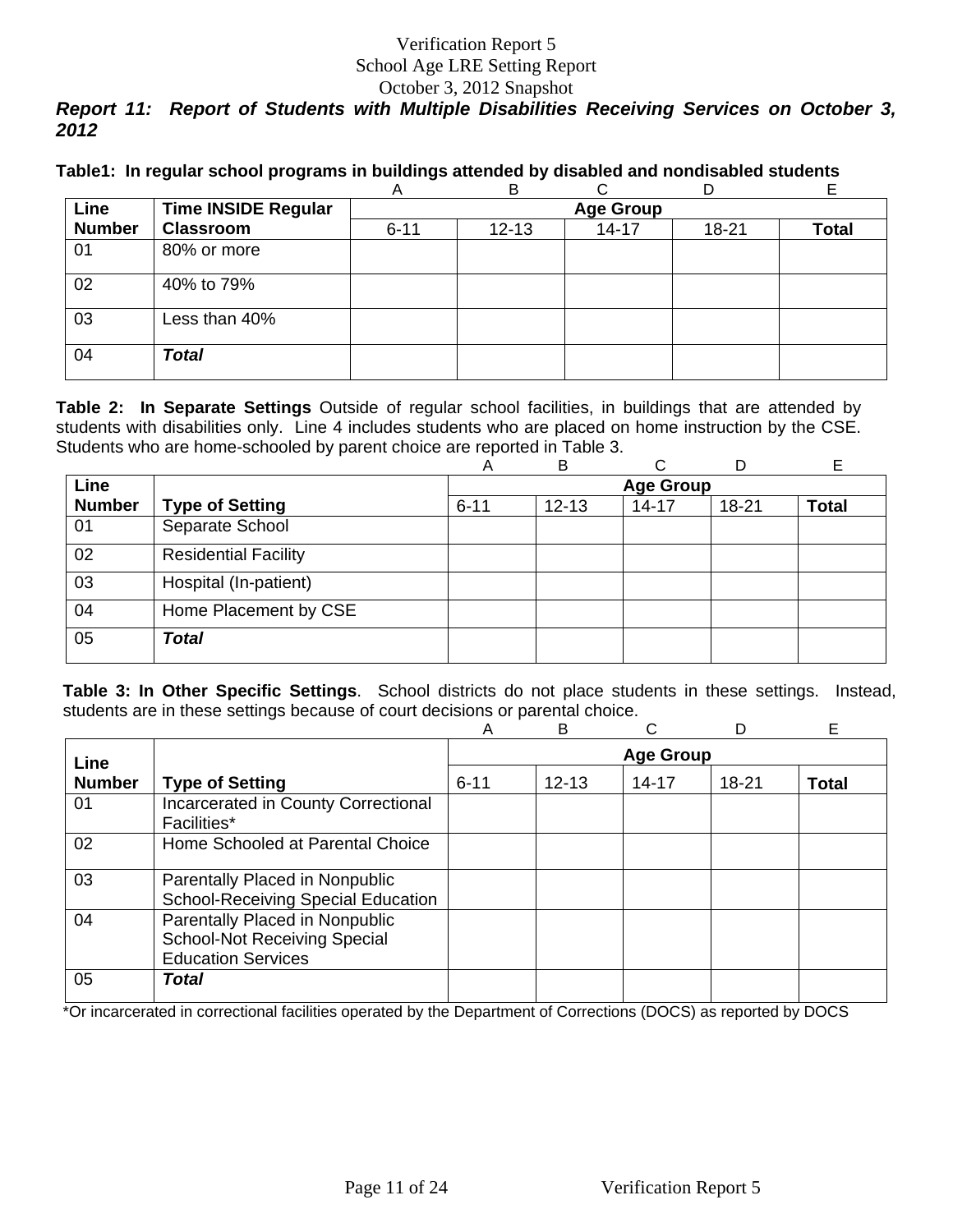# *Report 12: Report of Students with Deaf - Blindness Receiving Services on October 3, 2012*

|               |                            | A        | B         |                  |       |       |
|---------------|----------------------------|----------|-----------|------------------|-------|-------|
| Line          | <b>Time INSIDE Regular</b> |          |           | <b>Age Group</b> |       |       |
| <b>Number</b> | <b>Classroom</b>           | $6 - 11$ | $12 - 13$ | $14 - 17$        | 18-21 | Total |
| 01            | 80% or more                |          |           |                  |       |       |
| 02            | 40% to 79%                 |          |           |                  |       |       |
| 03            | Less than 40%              |          |           |                  |       |       |
| 04            | <b>Total</b>               |          |           |                  |       |       |

### **Table1: In regular school programs in buildings attended by disabled and nondisabled students**

**Table 2: In Separate Settings** Outside of regular school facilities, in buildings that are attended by students with disabilities only. Line 4 includes students who are placed on home instruction by the CSE. Students who are home-schooled by parent choice are reported in Table 3.

|               |                             | A        | B         |                  |       | E            |
|---------------|-----------------------------|----------|-----------|------------------|-------|--------------|
| Line          |                             |          |           | <b>Age Group</b> |       |              |
| <b>Number</b> | <b>Type of Setting</b>      | $6 - 11$ | $12 - 13$ | $14 - 17$        | 18-21 | <b>Total</b> |
| 01            | Separate School             |          |           |                  |       |              |
| 02            | <b>Residential Facility</b> |          |           |                  |       |              |
| 03            | Hospital (In-patient)       |          |           |                  |       |              |
| 04            | Home Placement by CSE       |          |           |                  |       |              |
| 05            | <b>Total</b>                |          |           |                  |       |              |

**Table 3: In Other Specific Settings**. School districts do not place students in these settings. Instead, students are in these settings because of court decisions or parental choice.

|               |                                                                                                    | A        | B         |                  | D         | Е            |
|---------------|----------------------------------------------------------------------------------------------------|----------|-----------|------------------|-----------|--------------|
| Line          |                                                                                                    |          |           | <b>Age Group</b> |           |              |
| <b>Number</b> | <b>Type of Setting</b>                                                                             | $6 - 11$ | $12 - 13$ | $14 - 17$        | $18 - 21$ | <b>Total</b> |
| 01            | Incarcerated in County Correctional<br><b>Facilities*</b>                                          |          |           |                  |           |              |
| 02            | Home Schooled at Parental Choice                                                                   |          |           |                  |           |              |
| 03            | Parentally Placed in Nonpublic<br><b>School-Receiving Special Education</b>                        |          |           |                  |           |              |
| 04            | Parentally Placed in Nonpublic<br><b>School-Not Receiving Special</b><br><b>Education Services</b> |          |           |                  |           |              |
| 05            | Total                                                                                              |          |           |                  |           |              |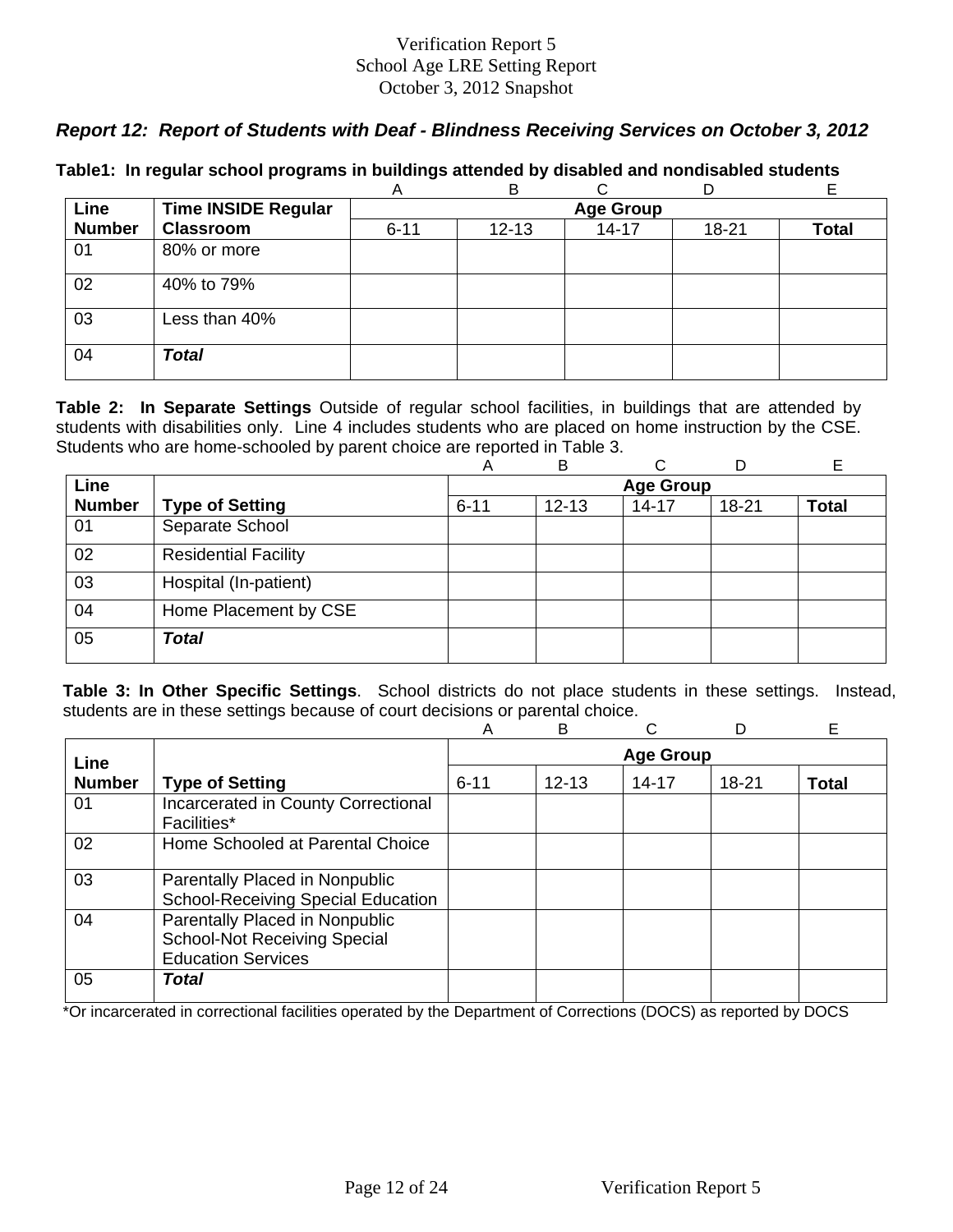# *Report 13: Report of Students with Traumatic Brain Injury Receiving Services on October 3, 2012*

|  |  |  | Table1: In regular school programs in buildings attended by disabled and nondisabled students |
|--|--|--|-----------------------------------------------------------------------------------------------|
|  |  |  |                                                                                               |

|               |                            | A        | B         |                  |       |       |
|---------------|----------------------------|----------|-----------|------------------|-------|-------|
| Line          | <b>Time INSIDE Regular</b> |          |           | <b>Age Group</b> |       |       |
| <b>Number</b> | <b>Classroom</b>           | $6 - 11$ | $12 - 13$ | $14 - 17$        | 18-21 | Total |
| 01            | 80% or more                |          |           |                  |       |       |
| 02            | 40% to 79%                 |          |           |                  |       |       |
| 03            | Less than 40%              |          |           |                  |       |       |
| 04            | <b>Total</b>               |          |           |                  |       |       |

**Table 2: In Separate Settings** Outside of regular school facilities, in buildings that are attended by students with disabilities only. Line 4 includes students who are placed on home instruction by the CSE. Students who are home-schooled by parent choice are reported in Table 3.

|               |                             | Α                | в         | C         |           |              |  |  |  |  |  |  |
|---------------|-----------------------------|------------------|-----------|-----------|-----------|--------------|--|--|--|--|--|--|
| Line          |                             | <b>Age Group</b> |           |           |           |              |  |  |  |  |  |  |
| <b>Number</b> | <b>Type of Setting</b>      | $6 - 11$         | $12 - 13$ | $14 - 17$ | $18 - 21$ | <b>Total</b> |  |  |  |  |  |  |
| 01            | Separate School             |                  |           |           |           |              |  |  |  |  |  |  |
| 02            | <b>Residential Facility</b> |                  |           |           |           |              |  |  |  |  |  |  |
| 03            | Hospital (In-patient)       |                  |           |           |           |              |  |  |  |  |  |  |
| 04            | Home Placement by CSE       |                  |           |           |           |              |  |  |  |  |  |  |
| 05            | Total                       |                  |           |           |           |              |  |  |  |  |  |  |

**Table 3: In Other Specific Settings**. School districts do not place students in these settings. Instead, students are in these settings because of court decisions or parental choice.

|               |                                                                                                    | Α        | B                |       | D         | E.           |  |  |  |  |
|---------------|----------------------------------------------------------------------------------------------------|----------|------------------|-------|-----------|--------------|--|--|--|--|
| Line          |                                                                                                    |          | <b>Age Group</b> |       |           |              |  |  |  |  |
| <b>Number</b> | <b>Type of Setting</b>                                                                             | $6 - 11$ | $12 - 13$        | 14-17 | $18 - 21$ | <b>Total</b> |  |  |  |  |
| 01            | Incarcerated in County Correctional<br>Facilities*                                                 |          |                  |       |           |              |  |  |  |  |
| 02            | Home Schooled at Parental Choice                                                                   |          |                  |       |           |              |  |  |  |  |
| 03            | Parentally Placed in Nonpublic<br><b>School-Receiving Special Education</b>                        |          |                  |       |           |              |  |  |  |  |
| 04            | Parentally Placed in Nonpublic<br><b>School-Not Receiving Special</b><br><b>Education Services</b> |          |                  |       |           |              |  |  |  |  |
| 05            | Total                                                                                              |          |                  |       |           |              |  |  |  |  |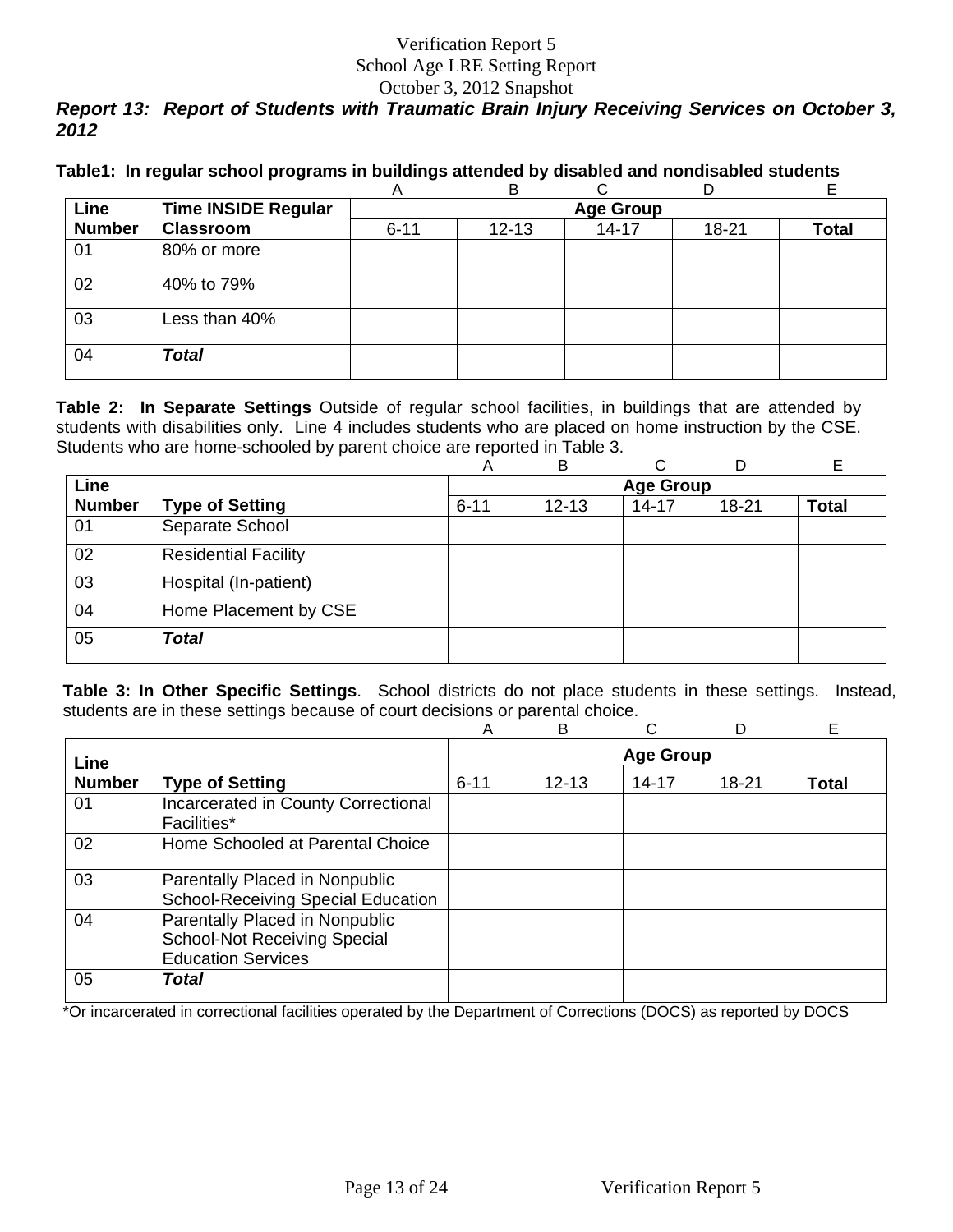# *Report 14A: Report of School-Age Students with Disabilities Ages 4-5 Receiving Services on October 3, 2012*

# **Least Restrictive Environment (LRE) Setting for Students with Disabilities, Ages 4-5, who Receive SCHOOL-AGE Special Education and Related Services (codes ESA01 through ESA12) By Disability**

|                       |                                                                                                                                                                                                                                                           |        |                       |                     |                         |          |                    | <b>Disability</b>  |                     |                       |                         |                       |                |                        |                                 |
|-----------------------|-----------------------------------------------------------------------------------------------------------------------------------------------------------------------------------------------------------------------------------------------------------|--------|-----------------------|---------------------|-------------------------|----------|--------------------|--------------------|---------------------|-----------------------|-------------------------|-----------------------|----------------|------------------------|---------------------------------|
| Line<br><b>Number</b> | <b>EDUCATIONAL ENVIRONMENT</b>                                                                                                                                                                                                                            | Autism | Emotional Disturbance | Learning Disability | Intellectual Disability | Deafness | Hearing Impairment | Speech or Language | Visual Impairment * | Orthopedic Impairment | Other Health Impairment | Multiple Disabilities | Deaf-Blindness | Traumatic Brain Injury | Total                           |
| 1                     | Parentally placed in a nonpublic<br>elementary school and receiving majority<br>of hours of special education and related<br>services in the regular classroom.                                                                                           |        |                       |                     |                         |          |                    |                    |                     |                       |                         |                       |                |                        | A                               |
| $\overline{2}$        | Parentally placed in a nonpublic<br>elementary school and receiving majority<br>of hours of special education and related<br>services in some other location.                                                                                             |        |                       |                     |                         |          |                    |                    |                     |                       |                         |                       |                |                        | A<br>$\overline{2}$             |
| 3                     | Parentally placed in a nonpublic<br>elementary school and NOT receiving<br>publicly funded special education and<br>related services                                                                                                                      |        |                       |                     |                         |          |                    |                    |                     |                       |                         |                       |                |                        | N                               |
| 4                     | Attending a kindergarten, 1 <sup>st</sup> grade or<br>other regular early childhood program for<br>10 or more hours a week and receiving<br>the majority of hours of special education<br>and related services in the regular early<br>childhood program. |        |                       |                     |                         |          |                    |                    |                     |                       |                         |                       |                |                        | A                               |
| 5                     | Attending a kindergarten, 1 <sup>st</sup> grade or<br>other regular early childhood program for<br>10 or more hours a week and receiving<br>the majority of hours of special education<br>and related services in some other<br>location.                 |        |                       |                     |                         |          |                    |                    |                     |                       |                         |                       |                |                        | $\frac{\mathsf{A}}{\mathsf{2}}$ |
| 6                     | Attending a kindergarten, 1 <sup>st</sup> grade or<br>other regular early childhood program for<br>less than 10 hours a week and<br>receiving the majority of hours of special<br>education and related in the regular early<br>childhood program.        |        |                       |                     |                         |          |                    |                    |                     |                       |                         |                       |                |                        | B                               |
| 7                     | Attending a kindergarten, 1 <sup>st</sup> grade or<br>other regular early childhood program for<br>less than 10 hours a week and<br>receiving the majority of hours of special<br>education and related services in some<br>other location                |        |                       |                     |                         |          |                    |                    |                     |                       |                         |                       |                |                        | B<br>$\overline{\mathbf{2}}$    |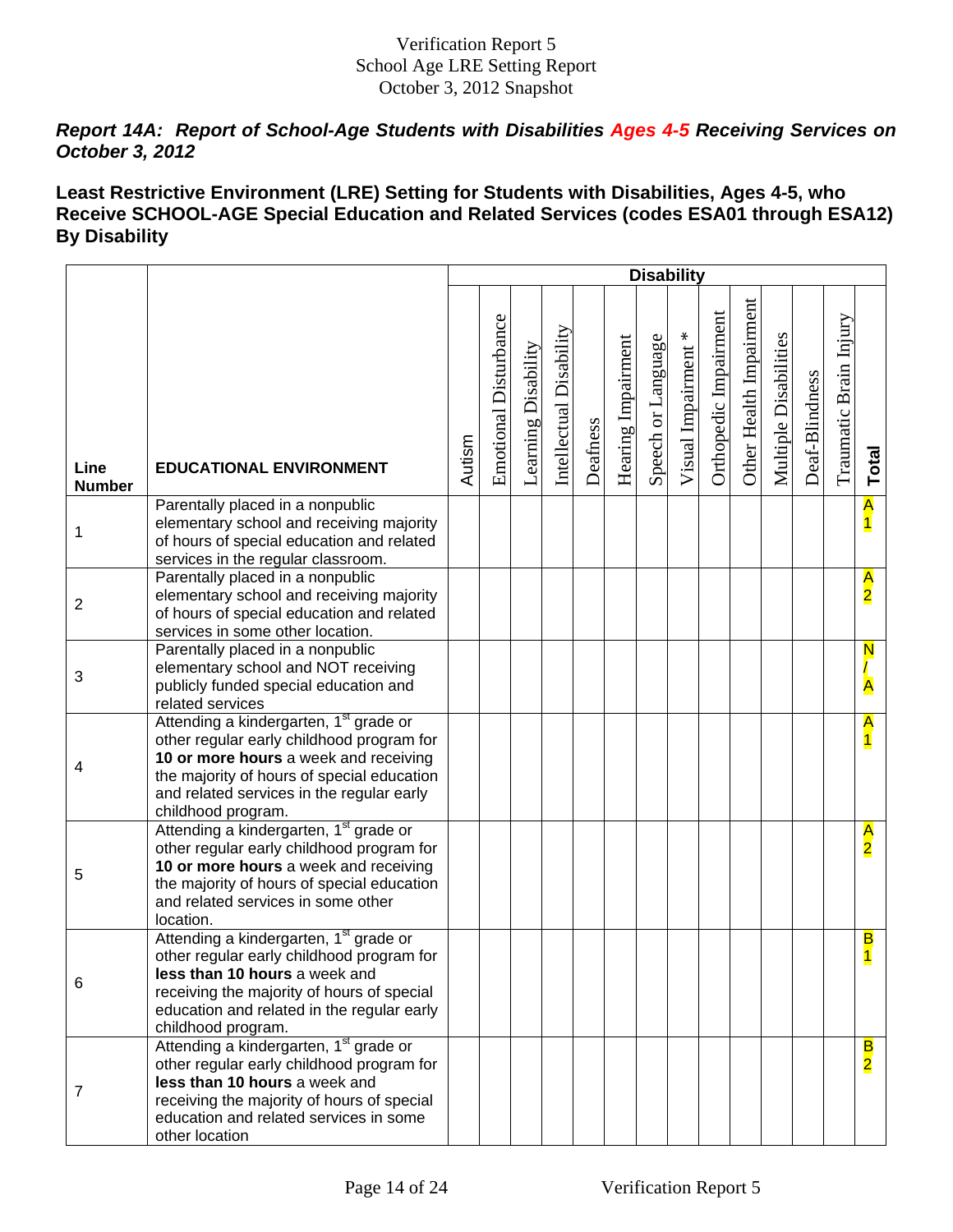| 8  | Separate Class                                                                    |  |  |  |  |  |  |  |
|----|-----------------------------------------------------------------------------------|--|--|--|--|--|--|--|
|    | Separate School                                                                   |  |  |  |  |  |  |  |
| 10 | <b>Residential Facility</b>                                                       |  |  |  |  |  |  |  |
|    | Home                                                                              |  |  |  |  |  |  |  |
| 12 | Service Provider Location or some other<br>location that is not in any other code |  |  |  |  |  |  |  |
| 13 | Total                                                                             |  |  |  |  |  |  |  |

\*Visual Impairment includes Blindness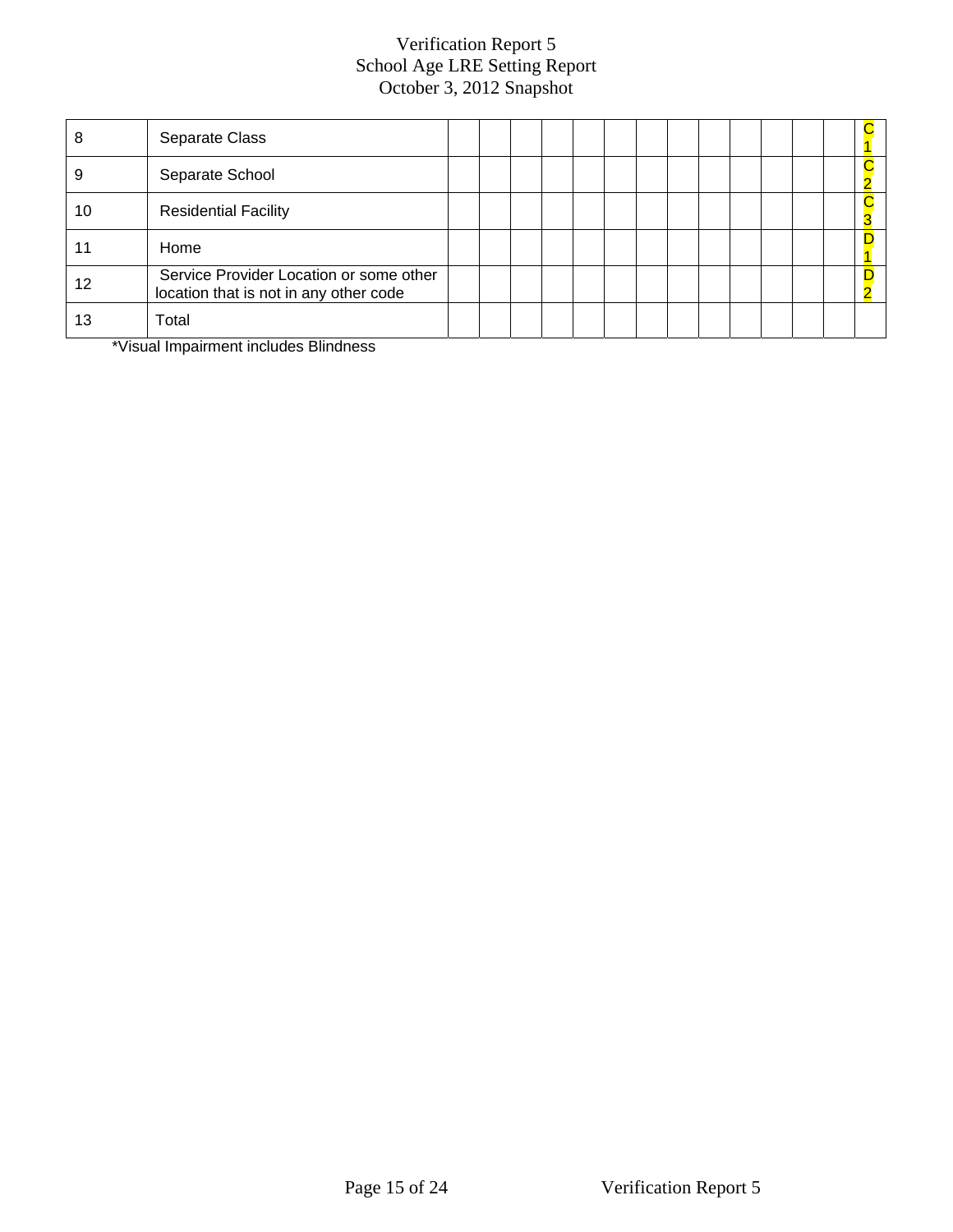Note to Jennifer and Tom: Please add a column to the right of Column E to display October 5, 2011 count (*for ages 6-21 only*) in each row of Tables 1, 2 and 3 of this Report 14B. Show the counts and asterisk those that are plus/minus 10 and 10% different between 2012-13 and 2011-12. The asterisk should say "School districts with a discrepancy of 10 students and 10 percent will be required to provide an explanation after data are certified."

*Report 14B: Report of All Students with Disabilities Receiving Services on October 3, 2012 - Ages 6-21*

The three sections below aggregate the data reported in Reports 1 to 13 to facilitate State and local data verification procedures. Completing these two tables will facilitate the reporting of race/ethnicity, gender, and limited English proficiency, data in Reports 15A and 15B, 16A, 16B, 17A, and 17B.

**Table1: In regular school programs in buildings attended by disabled and nondisabled students** 

|               |                            | A                | в         |           | D     | Ē     |  |  |  |  |  |
|---------------|----------------------------|------------------|-----------|-----------|-------|-------|--|--|--|--|--|
| Line          | <b>Time INSIDE Regular</b> | <b>Age Group</b> |           |           |       |       |  |  |  |  |  |
| <b>Number</b> | <b>Classroom</b>           | $6 - 11$         | $12 - 13$ | $14 - 17$ | 18-21 | Total |  |  |  |  |  |
| 01            | 80% or more                |                  |           |           |       |       |  |  |  |  |  |
| 02            | 40% to 79%                 |                  |           |           |       |       |  |  |  |  |  |
| 03            | Less than 40%              |                  |           |           |       |       |  |  |  |  |  |
| 04            | <b>Total</b>               |                  |           |           |       |       |  |  |  |  |  |

**Table 2: In Separate Settings** Outside of regular school facilities, in buildings that are attended by students with disabilities only. Line 4 includes students who are placed on home instruction by the CSE. Students who are home-schooled by parent choice are reported in Table 3.

|               |                             | Α                | в         | ⌒         |           |              |  |  |  |  |
|---------------|-----------------------------|------------------|-----------|-----------|-----------|--------------|--|--|--|--|
| Line          |                             | <b>Age Group</b> |           |           |           |              |  |  |  |  |
| <b>Number</b> | <b>Type of Setting</b>      | $6 - 11$         | $12 - 13$ | $14 - 17$ | $18 - 21$ | <b>Total</b> |  |  |  |  |
| 01            | Separate School             |                  |           |           |           |              |  |  |  |  |
| 02            | <b>Residential Facility</b> |                  |           |           |           |              |  |  |  |  |
| 03            | Hospital (In-patient)       |                  |           |           |           |              |  |  |  |  |
| 04            | Home Placement by CSE       |                  |           |           |           |              |  |  |  |  |
| 05            | <b>Total</b>                |                  |           |           |           |              |  |  |  |  |

**Table 3: In Other Specific Settings**. School districts do not place students in these settings. Instead, students are in these settings because of court decisions or parental choice.

|               |                                                                                                    | Α        | B                |           |       | Е            |
|---------------|----------------------------------------------------------------------------------------------------|----------|------------------|-----------|-------|--------------|
| Line          |                                                                                                    |          | <b>Age Group</b> |           |       |              |
| <b>Number</b> | <b>Type of Setting</b>                                                                             | $6 - 11$ | $12 - 13$        | $14 - 17$ | 18-21 | <b>Total</b> |
| 01            | Incarcerated in County Correctional<br>Facilities*                                                 |          |                  |           |       |              |
| 02            | Home Schooled at Parental Choice                                                                   |          |                  |           |       |              |
| 03            | Parentally Placed in Nonpublic<br><b>School-Receiving Special Education</b>                        |          |                  |           |       |              |
| 04            | Parentally Placed in Nonpublic<br><b>School-Not Receiving Special</b><br><b>Education Services</b> |          |                  |           |       |              |
| 05            | Total                                                                                              |          |                  |           |       |              |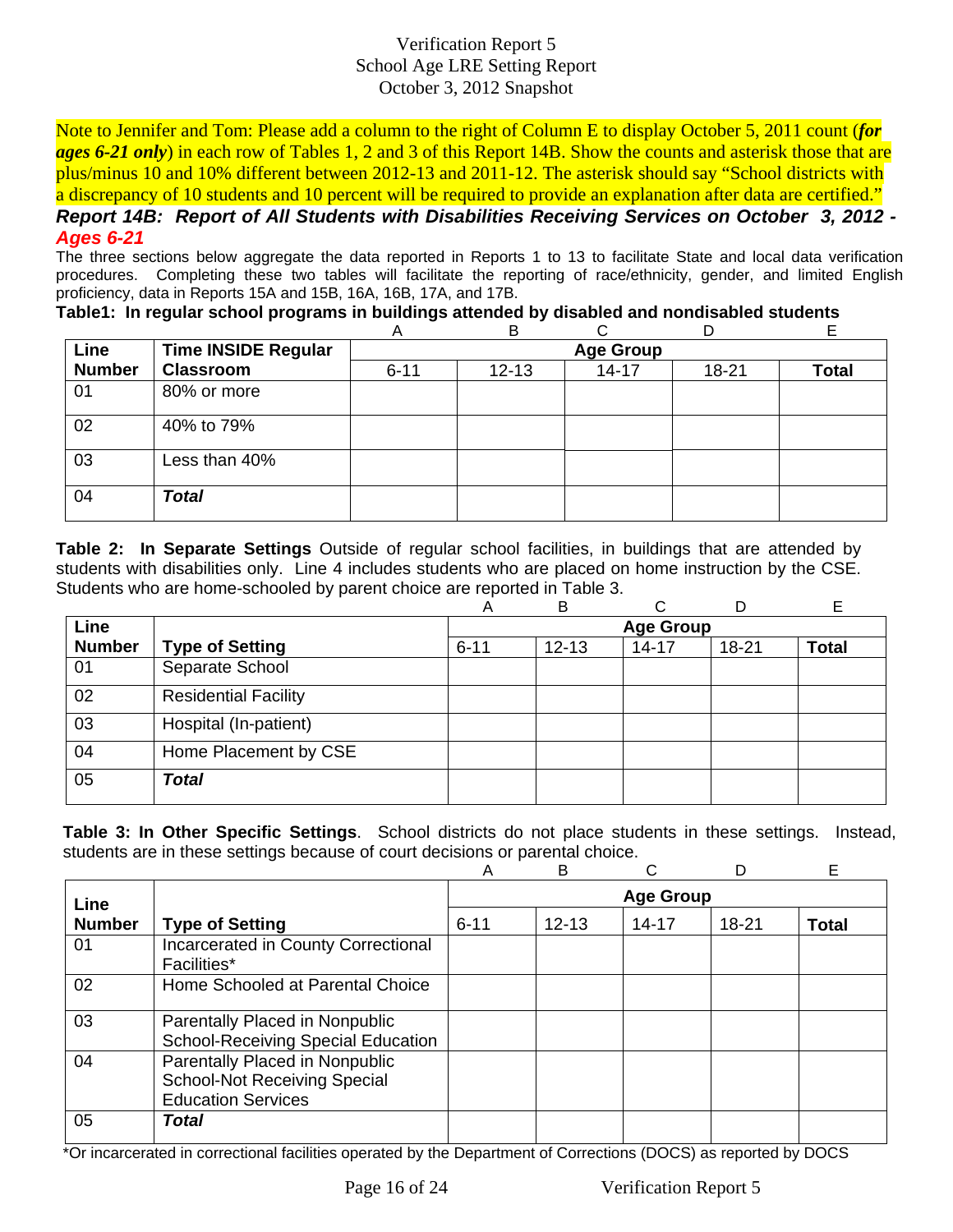# *Report 15A: Report of All School-Age Students with Disabilities Receiving Services on October 3, 2012, According to Race/Ethnicity Category and Type of Placement – Ages 4-5*

This report contains all students in Report 14 A (age group 4-5) by race/ethnicity.

|                       |                                                                                                                                                                                                                                                                    | A                     | В                                                                           | С                                                                 | D                                                                 | Е                                                                                         | F                                                          | G<br>H                                  |       |
|-----------------------|--------------------------------------------------------------------------------------------------------------------------------------------------------------------------------------------------------------------------------------------------------------------|-----------------------|-----------------------------------------------------------------------------|-------------------------------------------------------------------|-------------------------------------------------------------------|-------------------------------------------------------------------------------------------|------------------------------------------------------------|-----------------------------------------|-------|
| Line<br><b>Number</b> | <b>Type of Setting</b>                                                                                                                                                                                                                                             |                       |                                                                             |                                                                   |                                                                   | Race/Ethnicity of School-Age Students Ages 4-5                                            |                                                            |                                         |       |
|                       |                                                                                                                                                                                                                                                                    | Hispanic<br>or Latino | American<br>Indian or<br>Native<br>(Not of<br>Hispanic<br>Origin)<br>Alaska | Islander<br>(Not of<br>Hispanic<br>Asian or<br>Pacific<br>Origin) | Black or<br>African<br>American<br>(Not of<br>Hispanic<br>Origin) | Native<br>Hawaiian<br>Or Other<br>Pacific<br>Pacific<br>Citypanic<br>Citypanic<br>Origin) | (Not of<br>Hispanic<br>Origin )<br>Two or<br>More<br>Races | Hispanic<br>Origin)<br>(Not of<br>White | Total |
| 01                    | Parentally placed in a<br>nonpublic elementary<br>school and receiving<br>majority of hours of special<br>education and related<br>services in the regular<br>classroom.                                                                                           |                       |                                                                             |                                                                   |                                                                   |                                                                                           |                                                            |                                         |       |
| 02                    | Parentally placed in a<br>nonpublic elementary<br>school and receiving<br>majority of hours of special<br>education and related<br>services in some other<br>location.                                                                                             |                       |                                                                             |                                                                   |                                                                   |                                                                                           |                                                            |                                         |       |
| 03                    | Parentally placed in a<br>nonpublic elementary<br>school and NOT receiving<br>publicly funded special<br>education and related<br>services                                                                                                                         |                       |                                                                             |                                                                   |                                                                   |                                                                                           |                                                            |                                         |       |
| 04                    | Attending a kindergarten,<br>1 <sup>st</sup> grade or other regular<br>early childhood program<br>for 10 or more hours a<br>week and receiving the<br>majority of hours of special<br>education and related<br>services in the regular<br>early childhood program. |                       |                                                                             |                                                                   |                                                                   |                                                                                           |                                                            |                                         |       |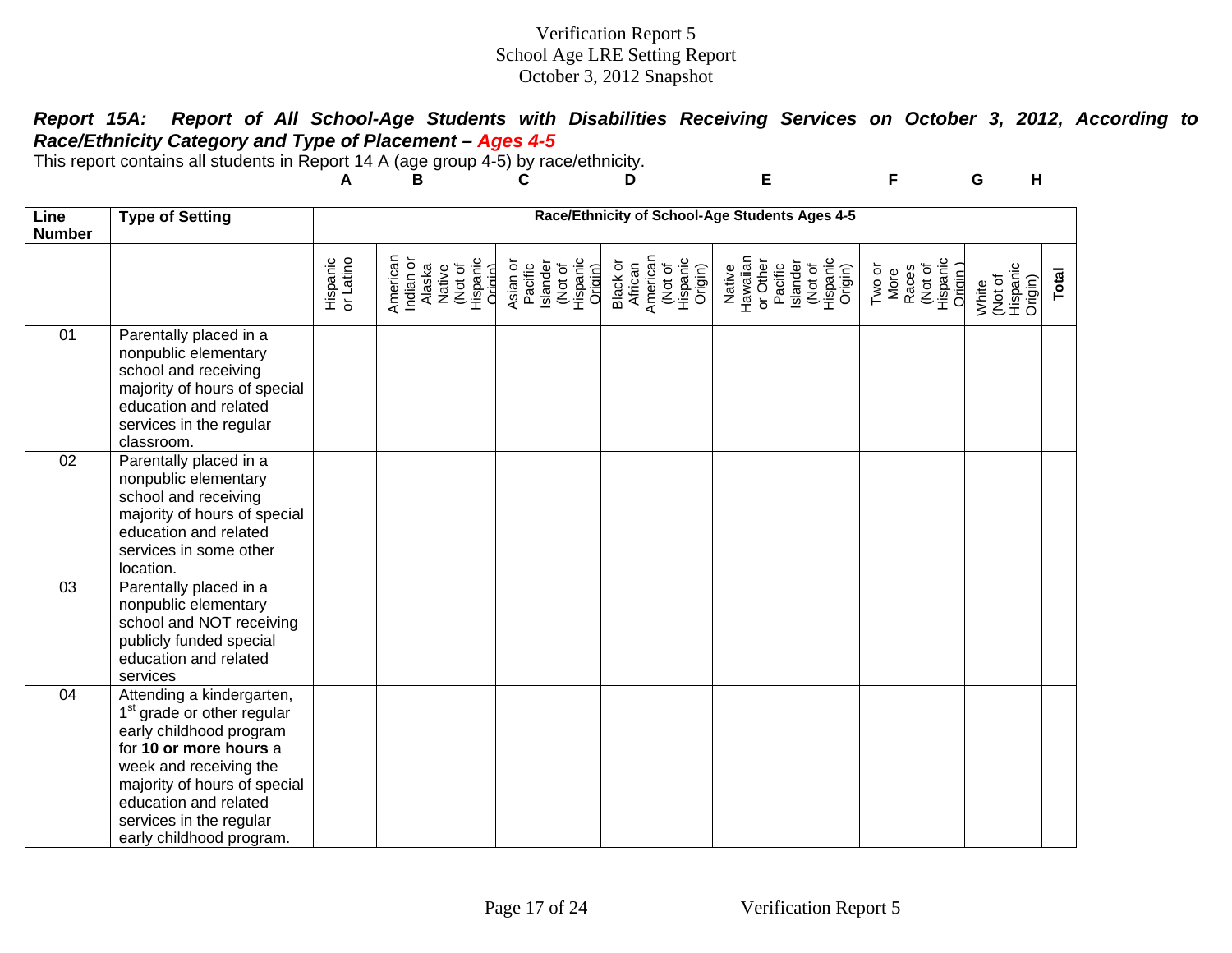| 05 | Attending a kindergarten,              |  |  |  |  |
|----|----------------------------------------|--|--|--|--|
|    | 1 <sup>st</sup> grade or other regular |  |  |  |  |
|    | early childhood program                |  |  |  |  |
|    | for 10 or more hours a                 |  |  |  |  |
|    | week and receiving the                 |  |  |  |  |
|    | majority of hours of special           |  |  |  |  |
|    | education and related                  |  |  |  |  |
|    | services in some other                 |  |  |  |  |
|    | location.                              |  |  |  |  |
| 06 | Attending a kindergarten,              |  |  |  |  |
|    | 1 <sup>st</sup> grade or other regular |  |  |  |  |
|    | early childhood program                |  |  |  |  |
|    | for less than 10 hours a               |  |  |  |  |
|    | week and receiving the                 |  |  |  |  |
|    | majority of hours of special           |  |  |  |  |
|    | education and related in               |  |  |  |  |
|    | the regular early childhood            |  |  |  |  |
|    | program.                               |  |  |  |  |
| 07 | Attending a kindergarten,              |  |  |  |  |
|    | 1 <sup>st</sup> grade or other regular |  |  |  |  |
|    | early childhood program                |  |  |  |  |
|    | for less than 10 hours a               |  |  |  |  |
|    | week and receiving the                 |  |  |  |  |
|    | majority of hours of special           |  |  |  |  |
|    | education and related                  |  |  |  |  |
|    | services in some other                 |  |  |  |  |
|    | location                               |  |  |  |  |
| 08 | Separate Class                         |  |  |  |  |
| 09 | Separate School                        |  |  |  |  |
| 10 | <b>Residential Facility</b>            |  |  |  |  |
| 11 | Home                                   |  |  |  |  |
| 12 | Service Provider Location              |  |  |  |  |
|    | or some other location that            |  |  |  |  |
|    | is not in any other code               |  |  |  |  |
| 13 | Total                                  |  |  |  |  |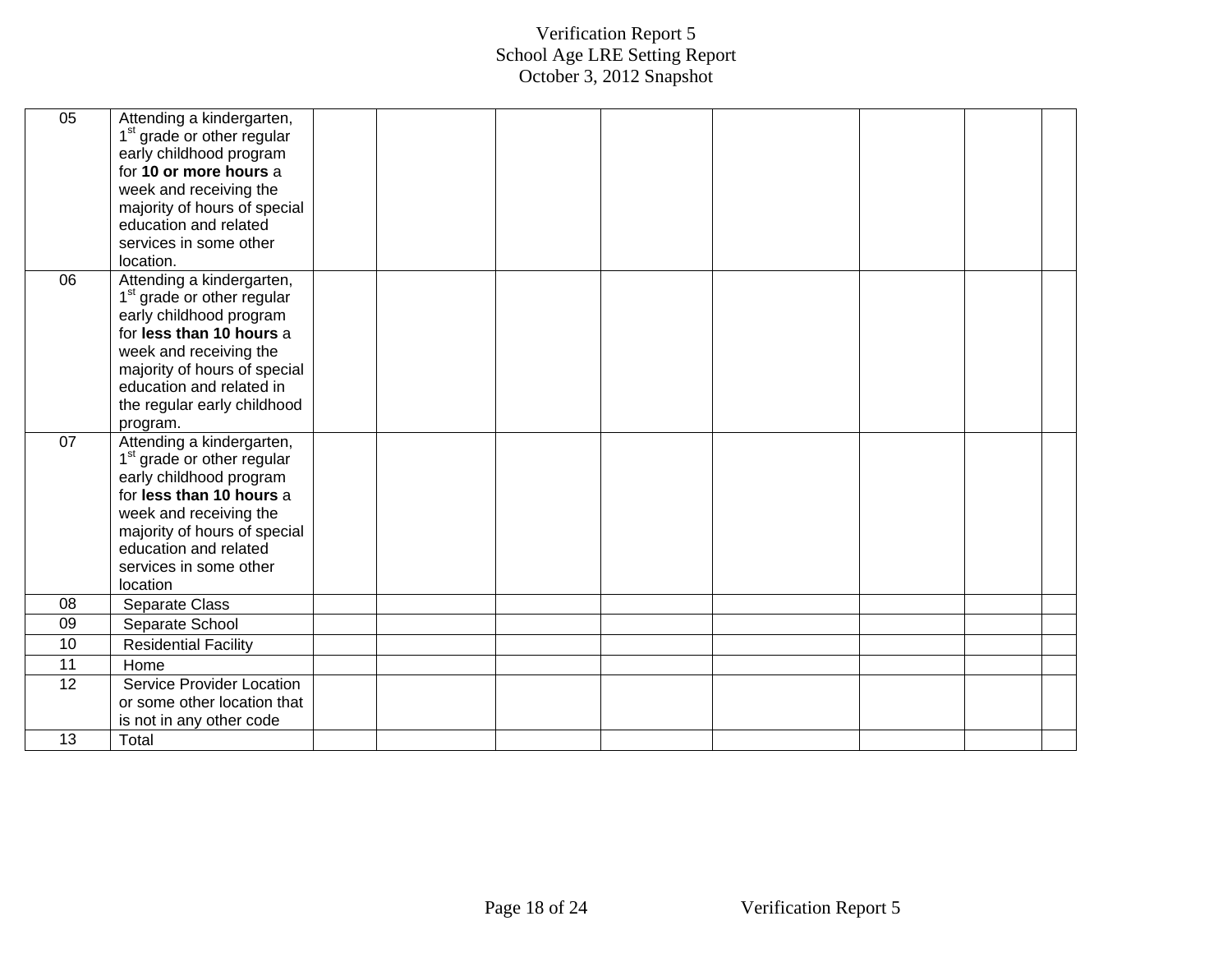*Report 15B: Report of All School-Age Students with Disabilities Receiving Services on October 3, 2012, According to Race/Ethnicity Category and Type of Placement – Ages 6-21*

|                       | Table 1: In regular school programs in buildings attended by disabled and nondisabled students                                         |                       |                                                               |                                                                   |                                                                   |                                                                                         |                                                        |                                               |                 |
|-----------------------|----------------------------------------------------------------------------------------------------------------------------------------|-----------------------|---------------------------------------------------------------|-------------------------------------------------------------------|-------------------------------------------------------------------|-----------------------------------------------------------------------------------------|--------------------------------------------------------|-----------------------------------------------|-----------------|
|                       |                                                                                                                                        | A                     | в                                                             | C                                                                 | D                                                                 |                                                                                         | F                                                      | G                                             | н               |
| Line<br><b>Number</b> | <b>Type of Setting</b>                                                                                                                 |                       |                                                               |                                                                   |                                                                   | Race/Ethnicity of School-Age Students Ages 6-21                                         |                                                        |                                               |                 |
|                       |                                                                                                                                        | Hispanic<br>or Latino | American<br>Indian or<br>Alaska<br>Native<br>(Not of          | Hispanic<br>Asian or<br>Islander<br>Pacific<br>(Not of<br>Origin) | American<br>Hispanic<br>Black or<br>African<br>(Not of<br>Origin) | Hawaiian<br>or Other<br>Hispanic<br>Islander<br>(Not of<br>Pacific<br>Native<br>Origin) | Hispanic<br>Two or<br>(Not of<br>Races<br>More         | Hispanic<br>(Not of<br><b>Drigin</b><br>White | Total           |
| 01                    | 80% or more                                                                                                                            |                       |                                                               |                                                                   |                                                                   |                                                                                         |                                                        |                                               |                 |
| 02                    | 40% to 79%                                                                                                                             |                       |                                                               |                                                                   |                                                                   |                                                                                         |                                                        |                                               |                 |
| 03                    | Less than 40%                                                                                                                          |                       |                                                               |                                                                   |                                                                   |                                                                                         |                                                        |                                               |                 |
|                       | <b>Total</b>                                                                                                                           |                       |                                                               |                                                                   |                                                                   |                                                                                         |                                                        |                                               |                 |
| 04                    | Table 2: In Separate Settings Outside of regular school facilities, in buildings that are attended by students with disabilities only. |                       |                                                               |                                                                   |                                                                   |                                                                                         |                                                        |                                               | Line 4 includes |
|                       | students who are placed on home instruction by the CSE. Students who are home-schooled by parent choice are reported in Table 3.       | A                     | В                                                             |                                                                   |                                                                   |                                                                                         |                                                        | G                                             | н               |
| Line<br><b>Number</b> | <b>Type of Setting</b>                                                                                                                 |                       |                                                               |                                                                   |                                                                   | Race/Ethnicity of School-Age Students Ages 6-21                                         |                                                        |                                               |                 |
|                       |                                                                                                                                        | Hispanic or<br>Latino | Native (Not<br>of Hispanic<br>American<br>Indian or<br>Alaska | Hispanic<br>Asian or<br>Islander<br>Pacific<br>(Not of<br>Origin) | American<br>Hispanic<br>Black or<br>African<br>(Not of<br>Origin) | Hawaiian<br>or Other<br>(Not of<br>Hispanic<br>Islander<br>Pacific<br>Native<br>Origin) | Races (Not<br>of Hispanic<br>Origin)<br>Two or<br>More | of Hispanic<br>Origin)<br>White (Not          | Total           |
| 01                    | Separate School                                                                                                                        |                       |                                                               |                                                                   |                                                                   |                                                                                         |                                                        |                                               |                 |
| 02                    | <b>Residential Facility</b>                                                                                                            |                       |                                                               |                                                                   |                                                                   |                                                                                         |                                                        |                                               |                 |
| 03                    | Hospital (In-patient)                                                                                                                  |                       |                                                               |                                                                   |                                                                   |                                                                                         |                                                        |                                               |                 |
| 04                    | Home Placement by<br><b>CSE</b>                                                                                                        |                       |                                                               |                                                                   |                                                                   |                                                                                         |                                                        |                                               |                 |

**Table 3: In Other Specific Settings.** School districts do not place students in these settings. Instead, students are in these settings because of court decisions or parental choice.

| Line<br><b>Number</b> | <b>Type of Setting</b> |  |  | Race/Ethnicity of School-Age Students Ages 6-21 |  |  |
|-----------------------|------------------------|--|--|-------------------------------------------------|--|--|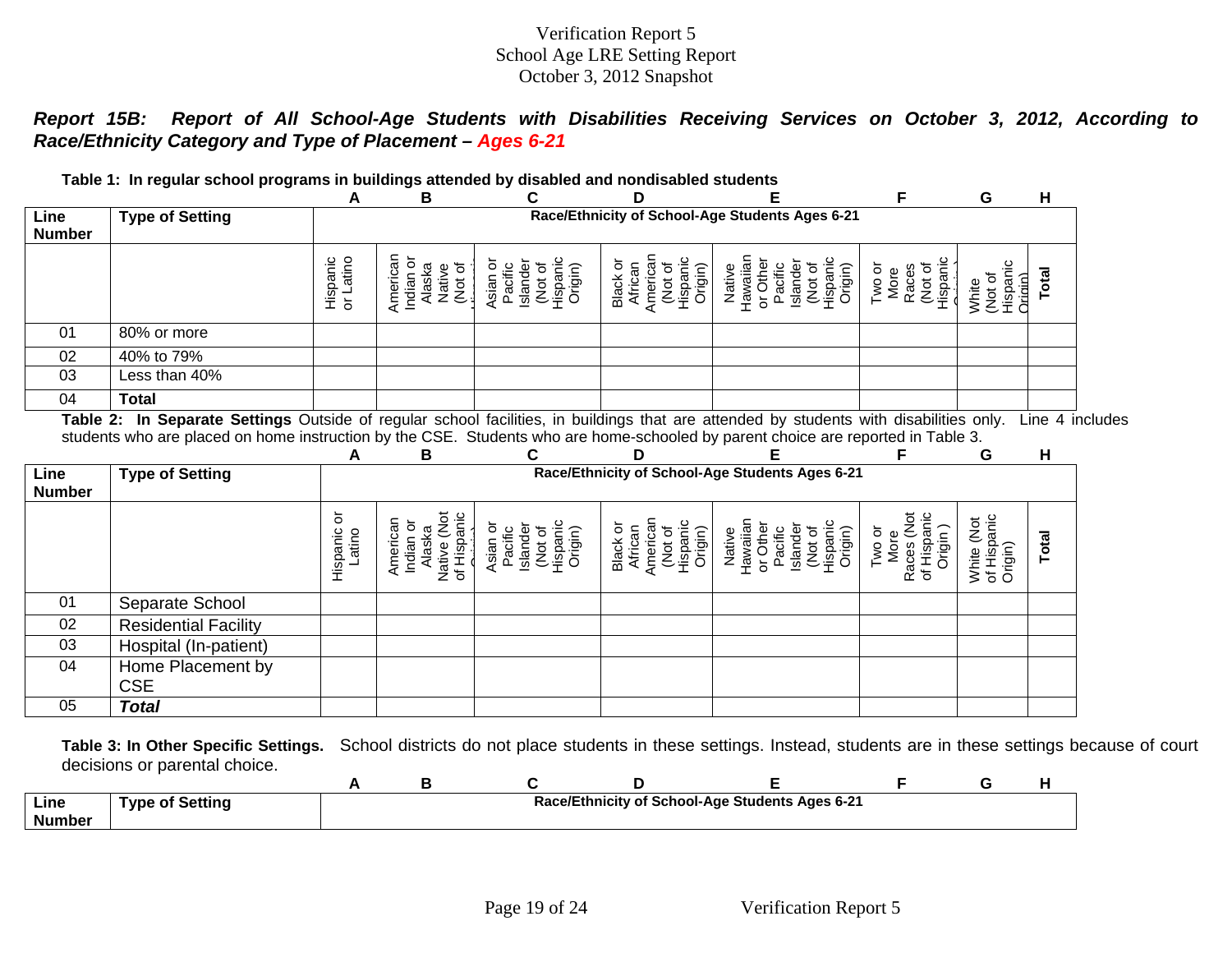|    |                                                                                                       | ŏ<br>Hispanic<br>Latino | Indian or<br>Alaska<br>Native (Not<br>of Hispanic<br>American | Asian or<br>Pacific<br>Islander<br>(Not of<br>Hispanic<br>Origin) | Hispanic<br>Origin)<br>Black or<br>African<br>American<br>(Not of | (Not of<br>Hispanic<br>Origin)<br>Native<br>Hawaiian<br>or Other<br>Pacific<br>Islander | Races (Not<br>of Hispanic<br>Origin )<br>Two or<br>More | White (Not<br>of Hispanic<br>Origin) | Total |
|----|-------------------------------------------------------------------------------------------------------|-------------------------|---------------------------------------------------------------|-------------------------------------------------------------------|-------------------------------------------------------------------|-----------------------------------------------------------------------------------------|---------------------------------------------------------|--------------------------------------|-------|
| 01 | Incarcerated in County<br><b>Correctional Facilities*</b>                                             |                         |                                                               |                                                                   |                                                                   |                                                                                         |                                                         |                                      |       |
| 02 | Home Schooled at Parental<br>Choice                                                                   |                         |                                                               |                                                                   |                                                                   |                                                                                         |                                                         |                                      |       |
| 03 | Parentally Placed in<br>Nonpublic School-<br><b>Receiving Special</b><br>Education                    |                         |                                                               |                                                                   |                                                                   |                                                                                         |                                                         |                                      |       |
| 04 | Parentally Placed in<br>Nonpublic School-Not<br><b>Receiving Special</b><br><b>Education Services</b> |                         |                                                               |                                                                   |                                                                   |                                                                                         |                                                         |                                      |       |
| 05 | <b>Total</b>                                                                                          |                         |                                                               |                                                                   |                                                                   |                                                                                         |                                                         |                                      |       |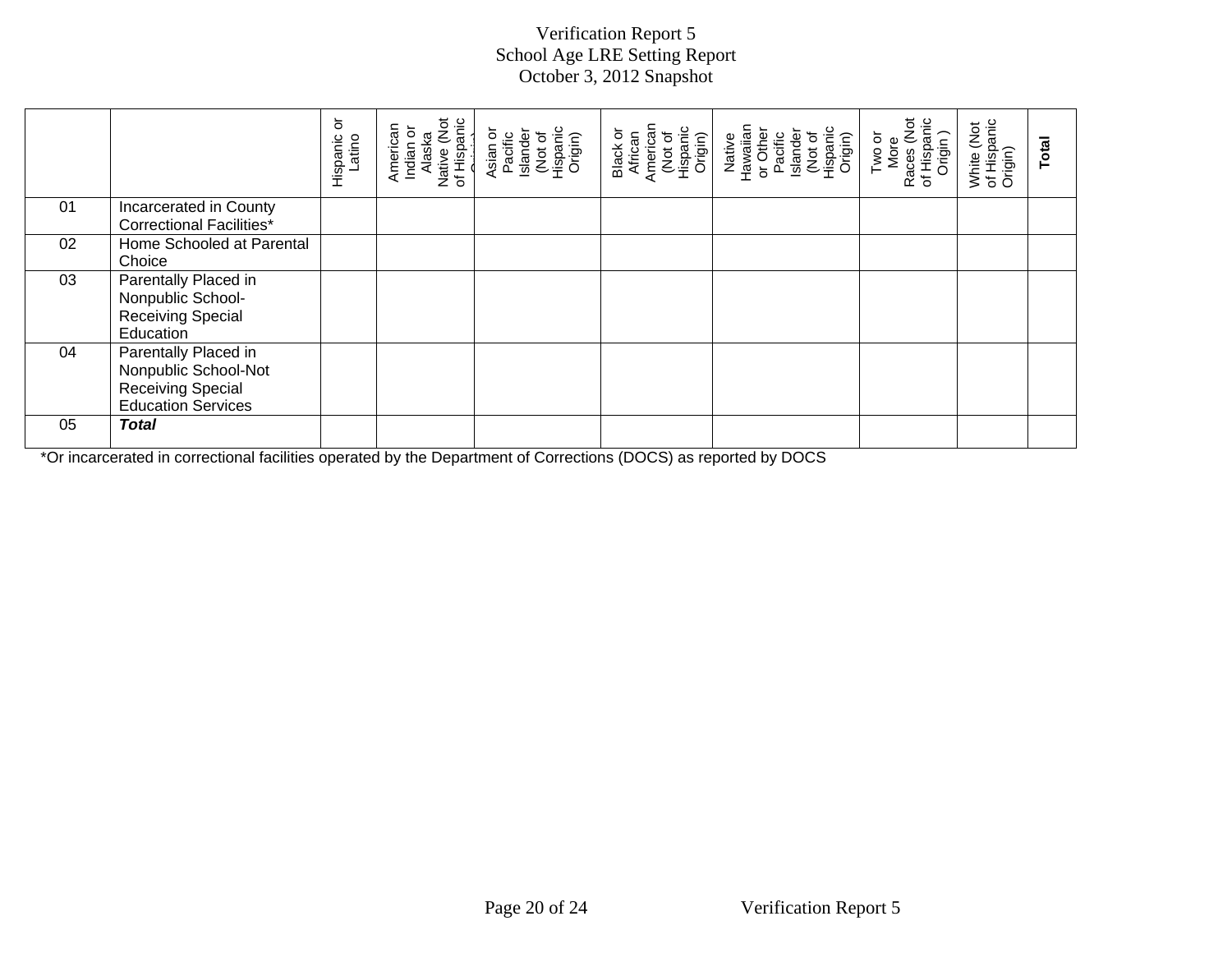## *Report 16A: Report of All School-Age Students with Disabilities Receiving Services on October 3, 2012, According to Gender and Limited English Proficiency (LEP) Status – Ages 4-5*

This report includes all students reported in the 4-5 year old age group in Report 14A by gender and limited English proficient status. The Totals (Columns C and F) for each Line in this Report match the Total Column on each Line of Report 14A.

|               |                               | A    | B                   | C            | D   | E                                        | $\mathsf F$  |
|---------------|-------------------------------|------|---------------------|--------------|-----|------------------------------------------|--------------|
| Line          |                               |      | Gender for Ages 4-5 |              |     | <b>Limited English Proficiency (LEP)</b> |              |
| <b>Number</b> | <b>Time INSIDE Regular</b>    |      |                     |              |     | <b>Status for Ages 4-5</b>               |              |
|               | <b>Classroom</b>              | Male | Female              | <b>Total</b> | Yes | No                                       | <b>Total</b> |
| 01            | Parentally placed in a        |      |                     |              |     |                                          |              |
|               | nonpublic elementary school   |      |                     |              |     |                                          |              |
|               | and receiving majority of     |      |                     |              |     |                                          |              |
|               | hours of special education    |      |                     |              |     |                                          |              |
|               | and related services in the   |      |                     |              |     |                                          |              |
|               | regular classroom.            |      |                     |              |     |                                          |              |
| 02            | Parentally placed in a        |      |                     |              |     |                                          |              |
|               | nonpublic elementary school   |      |                     |              |     |                                          |              |
|               | and receiving majority of     |      |                     |              |     |                                          |              |
|               | hours of special education    |      |                     |              |     |                                          |              |
|               | and related services in some  |      |                     |              |     |                                          |              |
|               | other location.               |      |                     |              |     |                                          |              |
| 03            | Parentally placed in a        |      |                     |              |     |                                          |              |
|               | nonpublic elementary school   |      |                     |              |     |                                          |              |
|               | and NOT receiving publicly    |      |                     |              |     |                                          |              |
|               | funded special education and  |      |                     |              |     |                                          |              |
|               | related services              |      |                     |              |     |                                          |              |
| 04            | Attending a kindergarten, 1st |      |                     |              |     |                                          |              |
|               | grade or other regular early  |      |                     |              |     |                                          |              |
|               | childhood program for 10 or   |      |                     |              |     |                                          |              |
|               | more hours a week and         |      |                     |              |     |                                          |              |
|               | receiving the majority of     |      |                     |              |     |                                          |              |
|               | hours of special education    |      |                     |              |     |                                          |              |
|               | and related services in the   |      |                     |              |     |                                          |              |
|               | regular early childhood       |      |                     |              |     |                                          |              |
|               | program.                      |      |                     |              |     |                                          |              |
| 05            | Attending a kindergarten, 1st |      |                     |              |     |                                          |              |
|               | grade or other regular early  |      |                     |              |     |                                          |              |
|               | childhood program for 10 or   |      |                     |              |     |                                          |              |
|               | more hours a week and         |      |                     |              |     |                                          |              |
|               | receiving the majority of     |      |                     |              |     |                                          |              |
|               | hours of special education    |      |                     |              |     |                                          |              |
|               | and related services in some  |      |                     |              |     |                                          |              |
|               | other location.               |      |                     |              |     |                                          |              |
| 06            | Attending a kindergarten, 1st |      |                     |              |     |                                          |              |
|               | grade or other regular early  |      |                     |              |     |                                          |              |
|               | childhood program for less    |      |                     |              |     |                                          |              |
|               | than 10 hours a week and      |      |                     |              |     |                                          |              |
|               | receiving the majority of     |      |                     |              |     |                                          |              |
|               | hours of special education    |      |                     |              |     |                                          |              |
|               | and related in the regular    |      |                     |              |     |                                          |              |
|               |                               |      |                     |              |     |                                          |              |
|               | early childhood program.      |      |                     |              |     |                                          |              |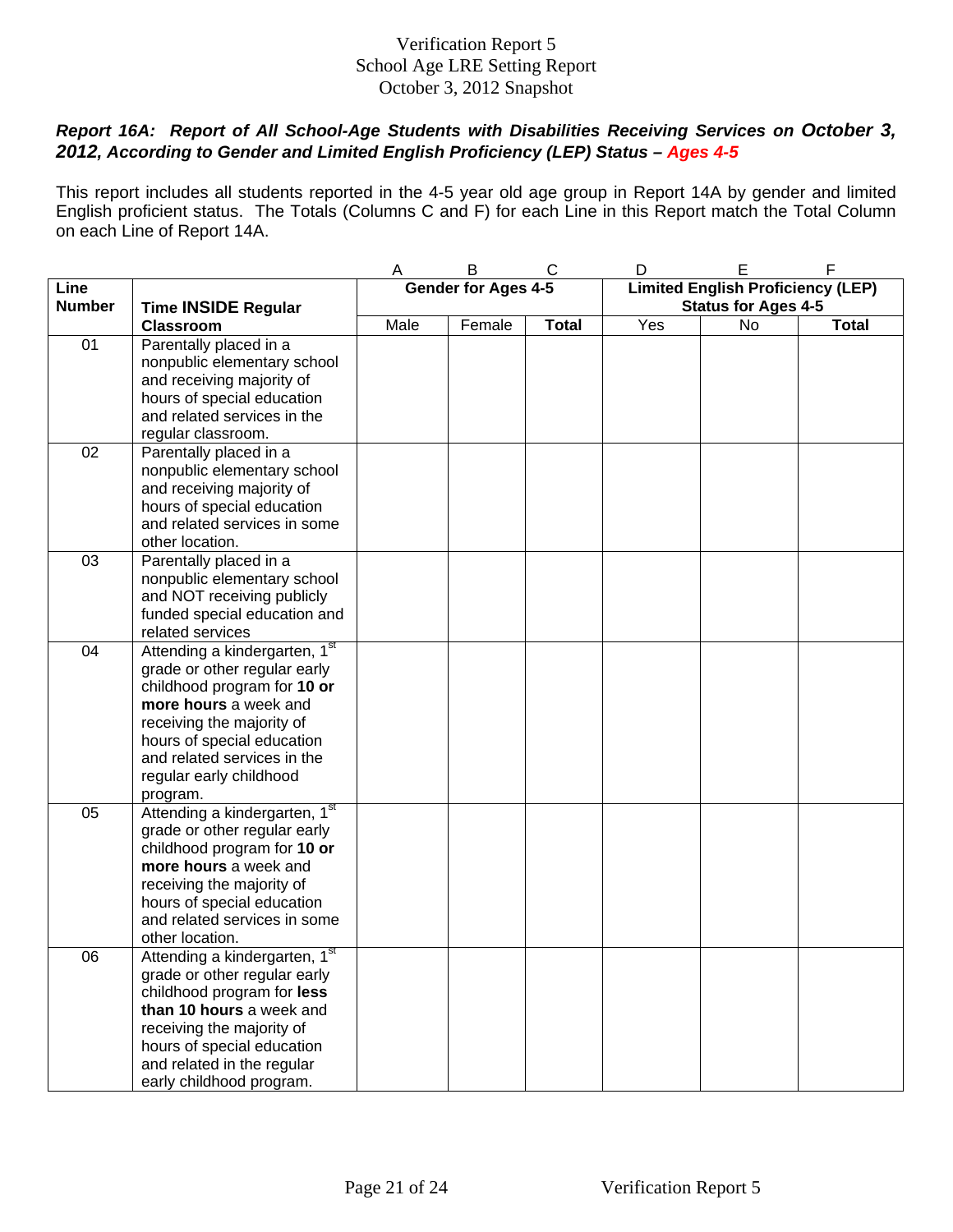| 07 | Attending a kindergarten, 1 <sup>st</sup><br>grade or other regular early<br>childhood program for less<br>than 10 hours a week and<br>receiving the majority of<br>hours of special education<br>and related services in some<br>other location |  |  |  |
|----|--------------------------------------------------------------------------------------------------------------------------------------------------------------------------------------------------------------------------------------------------|--|--|--|
| 08 | Separate Class                                                                                                                                                                                                                                   |  |  |  |
| 09 | Separate School                                                                                                                                                                                                                                  |  |  |  |
| 10 | <b>Residential Facility</b>                                                                                                                                                                                                                      |  |  |  |
| 11 | Home                                                                                                                                                                                                                                             |  |  |  |
| 12 | Service Provider Location or<br>some other location that is<br>not in any other code                                                                                                                                                             |  |  |  |
| 13 | Total                                                                                                                                                                                                                                            |  |  |  |